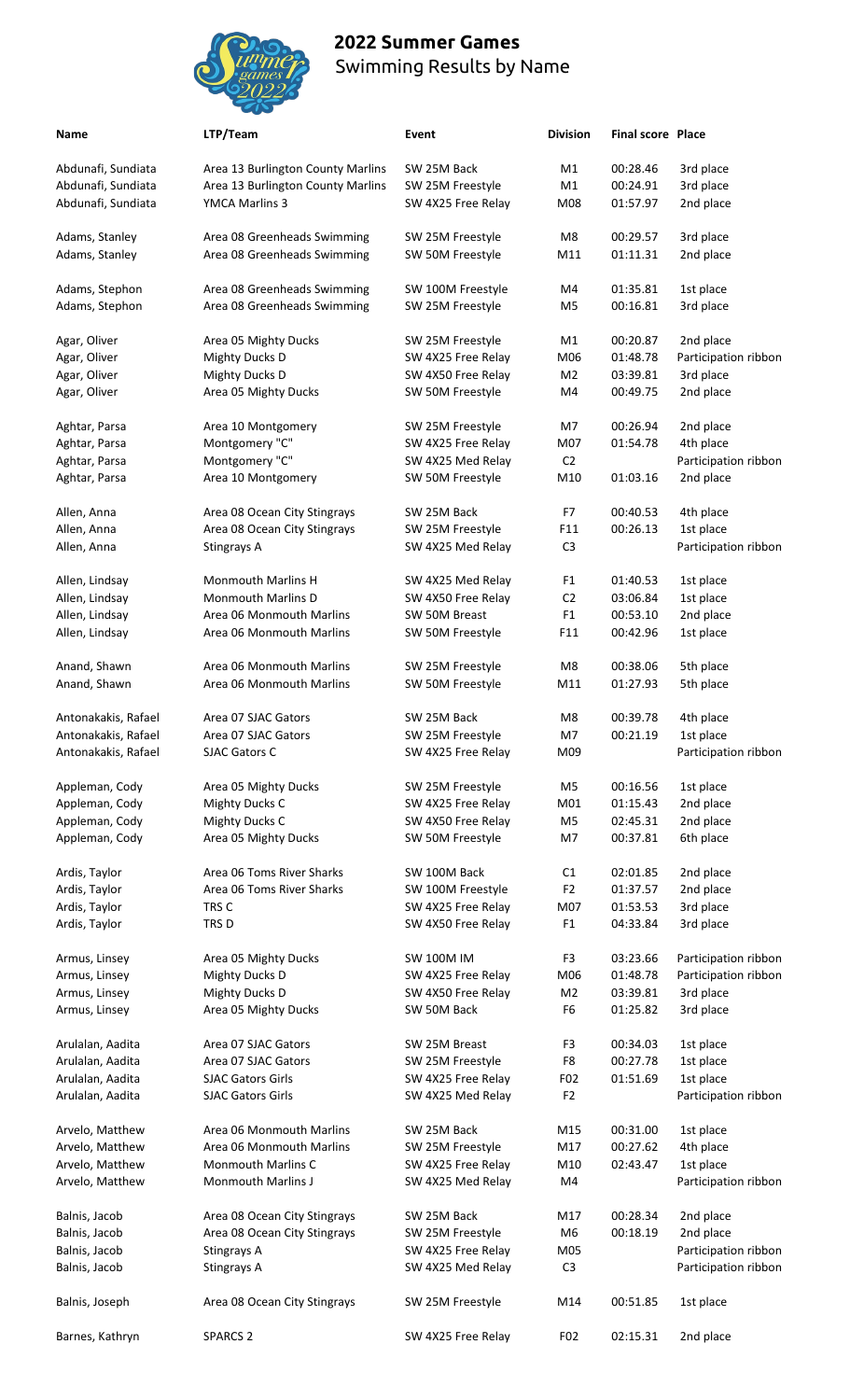

| Barnes, Kathryn     | Area 07 SPARCS                    | SW 50M Breast      | F <sub>3</sub>  | 01:03.78 | 2nd place            |
|---------------------|-----------------------------------|--------------------|-----------------|----------|----------------------|
| Barnes, Kathryn     | Area 07 SPARCS                    | SW 50M Freestyle   | F <sub>13</sub> | 01:05.06 | 2nd place            |
|                     |                                   |                    |                 |          |                      |
| Bassit, Kyle        | Area 05 Old Bridge Robin          | SW 25M Freestyle   | M <sub>3</sub>  | 00:25.88 | 1st place            |
| Bassit, Kyle        | Old Bridge Robins Green           | SW 4X25 Free Relay | M09             | 02:16.09 | 1st place            |
|                     |                                   |                    |                 |          |                      |
| Bassit, Kyle        | Area 05 Old Bridge Robin          | SW 50M Freestyle   | M <sub>5</sub>  | 01:08.44 | 1st place            |
|                     |                                   |                    |                 |          |                      |
| Bednarick, Farrell  | Area 03 Manta Rays                | SW 100M Butterfly  | M2              | 01:57.69 | 1st place            |
| Bednarick, Farrell  | Manta Rays "A"                    | SW 4X25 Free Relay | M02             | 02:00.49 | 1st place            |
| Bednarick, Farrell  | Manta Rays "A"                    | SW 4X50 Free Relay | M <sub>6</sub>  | 02:30.84 | 2nd place            |
| Bednarick, Farrell  | Area 03 Manta Rays                | SW 50M Butterfly   | M <sub>2</sub>  | 00:54.00 | 1st place            |
|                     |                                   |                    |                 |          |                      |
| Bennett, Kathryn    | Area 03 Manta Rays                | SW 25M Back        | F8              | 01:06.71 | 3rd place            |
| Bennett, Kathryn    | Area 03 Manta Rays                | SW 25M Freestyle   | F12             | 00:46.91 | 3rd place            |
|                     |                                   |                    |                 |          |                      |
|                     |                                   |                    |                 |          |                      |
| Bhagirath, Pranav   | Area 10 Rising Tide               | SW 25M Back        | M5              |          | Participation ribbon |
| Bhagirath, Pranav   | Area 10 Rising Tide               | SW 25M Freestyle   | M4              | 00:43.93 | 3rd place            |
| Bhagirath, Pranav   | Bridgewater JCC "A"               | SW 4X25 Free Relay | M10             | 02:26.22 | Participation ribbon |
| Bhagirath, Pranav   | Bridgewater JCC "D"               | SW 4X50 Free Relay | M1              | 05:16.31 | 1st place            |
|                     |                                   |                    |                 |          |                      |
| Bieniakowski, John  | Area 08 Ocean City Stingrays      | SW 25M Back        | M12             | 00:36.19 | 1st place            |
| Bieniakowski, John  | Area 08 Ocean City Stingrays      | SW 25M Freestyle   | M13             | 00:28.50 | 1st place            |
| Bieniakowski, John  | Stingrays B                       | SW 4X25 Free Relay | M08             | 01:48.25 | 1st place            |
|                     |                                   |                    |                 |          |                      |
|                     |                                   |                    |                 |          |                      |
| Bilezikjian, Connor | Area 05 Old Bridge Robin          | SW 25M Back        | M4              | 00:41.38 | 1st place            |
| Bilezikjian, Connor | Area 05 Old Bridge Robin          | SW 25M Freestyle   | M1              | 00:30.18 | 4th place            |
| Bilezikjian, Connor | Old Bridge Robins Green           | SW 4X25 Free Relay | M09             | 02:16.09 | 1st place            |
| Bilezikjian, Connor | Old Bridge Robins Pink            | SW 4X25 Med Relay  | F <sub>1</sub>  | 02:01.05 | 2nd place            |
|                     |                                   |                    |                 |          |                      |
| Bitacolo, Alexa     | Area 05 Old Bridge Robin          | SW 25M Freestyle   | F4              | 00:18.69 | 1st place            |
| Bitacolo, Alexa     | Old Bridge Robins Purple          | SW 4X25 Free Relay | F01             | 01:24.44 | 1st place            |
|                     | Old Bridge Robins Pink            |                    |                 | 02:01.05 |                      |
| Bitacolo, Alexa     |                                   | SW 4X25 Med Relay  | F <sub>1</sub>  |          | 2nd place            |
| Bitacolo, Alexa     | Area 05 Old Bridge Robin          | SW 50M Back        | F <sub>1</sub>  | 01:01.00 | 3rd place            |
|                     |                                   |                    |                 |          |                      |
| Black, Catherine    | <b>SJAC Gators Girls</b>          | SW 4X50 Free Relay | F <sub>1</sub>  | 04:01.84 | 1st place            |
| Black, Catherine    | <b>SJAC Gators Girls</b>          | SW 4X50 Med Relay  | F <sub>1</sub>  | 04:21.03 | 1st place            |
| Black, Catherine    | Area 07 SJAC Gators               | SW 50M Back        | F <sub>5</sub>  | 01:12.59 | 1st place            |
| Black, Catherine    | Area 07 SJAC Gators               | SW 50M Freestyle   | F <sub>13</sub> | 01:03.88 | 1st place            |
|                     |                                   |                    |                 |          |                      |
| Bland, Alonzo       | Area 05 Mighty Ducks              | SW 25M Back        | M2              | 00:19.65 | 1st place            |
|                     |                                   |                    |                 |          |                      |
| Bland, Alonzo       | <b>Mighty Ducks C</b>             | SW 4X25 Free Relay | M01             | 01:15.43 | 2nd place            |
| Bland, Alonzo       | <b>Mighty Ducks C</b>             | SW 4X50 Free Relay | M5              | 02:45.31 | 2nd place            |
| Bland, Alonzo       | Area 05 Mighty Ducks              | SW 50M Freestyle   | M <sub>2</sub>  | 00:38.22 | 3rd place            |
|                     |                                   |                    |                 |          |                      |
| Blasini, Jason      | Area 05 Jersey Hammerheads        | SW 100M Freestyle  | M2              | 01:36.97 | 3rd place            |
| Blasini, Jason      | Jersey Hammerheads B              | SW 4X25 Free Relay | M07             | 02:18.22 | 6th place            |
| Blasini, Jason      | Area 05 Jersey Hammerheads        | SW 50M Back        | M4              | 01:03.35 | 3rd place            |
|                     |                                   |                    |                 |          |                      |
| Blatt, Leonard      | Mercer Sailfish                   | SW 4X25 Free Relay | M05             | 01:29.91 | 5th place            |
| Blatt, Leonard      | Mercer Sailfish                   | SW 4X25 Med Relay  | M5              |          | Participation ribbon |
|                     |                                   |                    |                 |          |                      |
| Blatt, Leonard      | Area 11 Mercer Sailfish           | SW 50M Back        | M11             |          | Participation ribbon |
| Blatt, Leonard      | Area 11 Mercer Sailfish           | SW 50M Freestyle   | M19             | 00:52.44 | 2nd place            |
|                     |                                   |                    |                 |          |                      |
| Blum, Jacob         | <b>Monmouth Marlins F</b>         | SW 4X50 Free Relay | M6              | 02:31.60 | 3rd place            |
| Blum, Jacob         | <b>Monmouth Marlins L</b>         | SW 4X50 Med Relay  | M1              | 03:06.66 | 4th place            |
| Blum, Jacob         | Area 06 Monmouth Marlins          | SW 50M Back        | M <sub>2</sub>  | 00:49.12 | 2nd place            |
| Blum, Jacob         | Area 06 Monmouth Marlins          | SW 50M Freestyle   | M3              | 00:43.69 | 3rd place            |
|                     |                                   |                    |                 |          |                      |
|                     |                                   |                    | F <sub>2</sub>  | 01:36.03 | 1st place            |
| Boucher, Simone     | Area 05 Jersey Hammerheads        | SW 100M Freestyle  |                 |          |                      |
| Boucher, Simone     | Jersey Hammerheads A              | SW 4X25 Free Relay | M05             | 01:22.65 | 2nd place            |
| Boucher, Simone     | Jersey Hammerheads 1              | SW 4X25 Med Relay  | M <sub>2</sub>  | 01:42.78 | 2nd place            |
| Boucher, Simone     | Area 05 Jersey Hammerheads        | SW 50M Breast      | F <sub>1</sub>  | 00:51.38 | 1st place            |
|                     |                                   |                    |                 |          |                      |
| Brack, Joshua       | YMCA Marlins 1                    | SW 4X50 Free Relay | M <sub>5</sub>  | 02:24.69 | 1st place            |
| Brack, Joshua       | Area 13 Burlington County Marlins | SW 50M Back        | M3              | 00:41.18 | 1st place            |
| Brack, Joshua       | Area 13 Burlington County Marlins | SW 50M Freestyle   | M7              | 00:32.94 | 1st place            |
|                     |                                   |                    |                 |          |                      |
|                     |                                   |                    |                 |          |                      |
| Brooks, Robert      | Area 05 NJ Seahawks               | SW 25M Freestyle   | M17             | 00:29.62 | 7th place            |
| Brooks, Robert      | <b>White Seahawks</b>             | SW 4X25 Free Relay | M06             | 01:44.16 | 6th place            |
| Brooks, Robert      | Seahawks Gold                     | SW 4X50 Free Relay | C1              | 04:37.44 | 2nd place            |
| Brooks, Robert      | Area 05 NJ Seahawks               | SW 50M Freestyle   | M20             | 01:09.31 | 7th place            |
|                     |                                   |                    |                 |          |                      |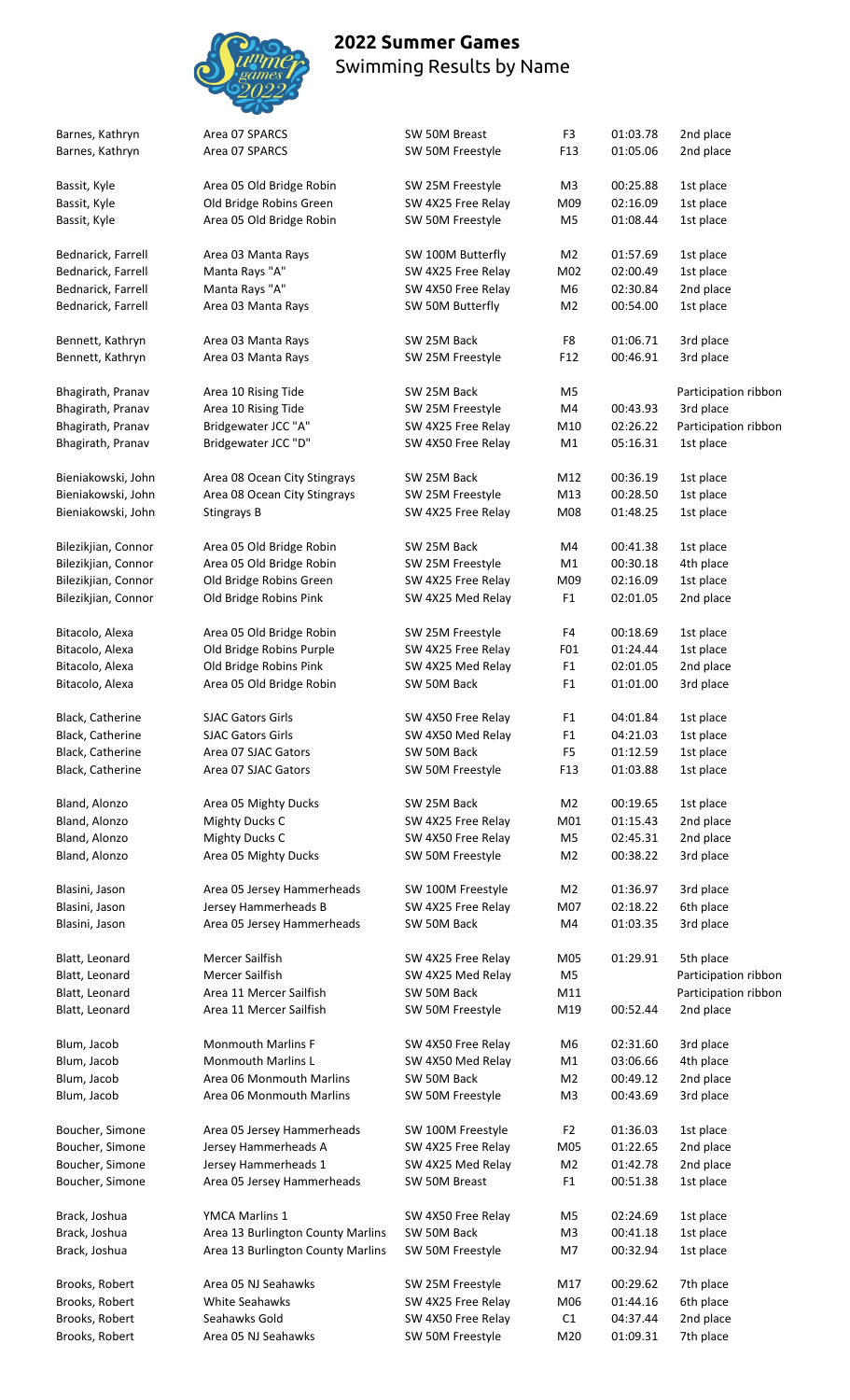

Clark, Kristen **Area 10 Somerset Hills YMCA** SW 200 M Backstroke F1 06:12.37 1st place

| Brown, Stephen                           | Area 08 Ocean City Stingrays                       | SW 25M Back                             | M9                    | 00:37.28             | 2nd place              |
|------------------------------------------|----------------------------------------------------|-----------------------------------------|-----------------------|----------------------|------------------------|
| Brown, Stephen                           | Area 08 Ocean City Stingrays                       | SW 25M Freestyle                        | M8                    | 00:23.78             | 1st place              |
| Brown, Stephen                           | Stingrays B                                        | SW 4X25 Free Relay                      | M08                   | 01:48.25             | 1st place              |
|                                          |                                                    |                                         |                       |                      |                        |
| Bukowski, Brendan                        | Area 06 Toms River Sharks                          | SW 25M Freestyle                        | M8                    | 00:33.90             | 4th place              |
| Bukowski, Brendan                        | TRS <sub>B</sub>                                   | SW 4X25 Free Relay                      | M05                   | 01:23.00             | 3rd place              |
| Bukowski, Brendan                        | Area 06 Toms River Sharks                          | SW 50M Freestyle                        | M11                   | 01:16.47             | 3rd place              |
|                                          |                                                    |                                         |                       |                      |                        |
| Burke, James                             | Area 07 SJAC Gators                                | SW 100M Freestyle                       | M9                    | 01:19.97             | 1st place              |
| Burke, James                             | <b>SJAC Gators C</b>                               | SW 4X50 Free Relay                      | M4                    | 02:32.03             | 1st place              |
| Burke, James                             | <b>SJAC Gators C</b>                               | SW 4X50 Med Relay                       | C <sub>2</sub>        | 03:04.57             | 1st place              |
| Burke, James                             | Area 07 SJAC Gators                                | SW 50M Butterfly                        | M4                    | 00:51.75             | 2nd place              |
| Bute, Colin                              | Area 13 BCSSSD                                     | SW 100M Freestyle                       | M4                    | 01:47.00             | 3rd place              |
| Bute, Colin                              | <b>BCSSSD Pioneers</b>                             | SW 4X50 Free Relay                      | M7                    | 02:51.53             | 1st place              |
|                                          |                                                    |                                         |                       |                      |                        |
| Calo, Jenifer                            | Area 05 Jersey Hammerheads                         | SW 100M Back                            | F <sub>1</sub>        | 02:54.38             | 1st place              |
| Calo, Jenifer                            | Area 05 Jersey Hammerheads                         | SW 25M Freestyle                        | F <sub>10</sub>       | 00:26.66             | 3rd place              |
| Calo, Jenifer                            | Jersey Hammerheads B                               | SW 4X25 Free Relay                      | M07                   | 02:18.22             | 6th place              |
| Campanella, Patrick                      | Mighty Ducks D                                     | SW 4X50 Free Relay                      | M <sub>2</sub>        | 03:39.81             | 3rd place              |
| Campanella, Patrick                      | Monmouth Marlins M                                 | SW 4X50 Med Relay                       | C <sub>2</sub>        | 04:09.40             | 3rd place              |
| Campanella, Patrick                      | Area 06 Monmouth Marlins                           | SW 50M Back                             | M8                    | 01:01.25             | 2nd place              |
| Campanella, Patrick                      | Area 06 Monmouth Marlins                           | SW 50M Freestyle                        | M18                   | 00:42.37             | 3rd place              |
|                                          |                                                    |                                         |                       |                      |                        |
| Campbell, Kristin                        | Area 07 SJAC Gators                                | SW 25M Butterfly                        | F <sub>3</sub>        | 00:37.63             | 2nd place              |
| Campbell, Kristin                        | <b>SJAC Gators Girls</b>                           | SW 4X50 Free Relay                      | F <sub>1</sub>        | 04:01.84             | 1st place              |
| Campbell, Kristin                        | <b>SJAC Gators Girls</b>                           | SW 4X50 Med Relay                       | F <sub>1</sub>        | 04:21.03             | 1st place              |
| Campbell, Kristin                        | Area 07 SJAC Gators                                | SW 50M Freestyle                        | F12                   | 01:00.97             | 3rd place              |
| Candito, Thomas                          | Area 06 Toms River Sharks                          | SW 25M Freestyle                        | M17                   | 00:26.33             | 1st place              |
| Candito, Thomas                          | TRS E                                              | SW 4X25 Free Relay                      | M06                   | 01:44.28             | 7th place              |
| Candito, Thomas                          | Area 06 Toms River Sharks                          | SW 50M Freestyle                        | M22                   | 01:10.75             | 1st place              |
|                                          |                                                    |                                         |                       |                      |                        |
| Canzona, Dante                           | Area 06 Monmouth Marlins                           | SW 25M Freestyle                        | M <sub>6</sub>        | 00:19.88             | 3rd place              |
| Canzona, Dante                           | <b>Monmouth Marlins G</b>                          | SW 4X50 Free Relay                      | M4                    | 03:18.44             | 4th place              |
| Canzona, Dante                           | <b>Monmouth Marlins M</b>                          | SW 4X50 Med Relay                       | C <sub>2</sub>        | 04:09.40             | 3rd place              |
| Canzona, Dante                           | Area 06 Monmouth Marlins                           | SW 50M Freestyle                        | M8                    | 00:45.25             | 5th place              |
| Casperson, Brian                         | Penguins 1                                         | SW 4X25 Free Relay                      | M05                   | 01:23.75             | 4th place              |
| Casperson, Brian                         | Penguins 1                                         | SW 4X50 Med Relay                       | C <sub>2</sub>        |                      | Participation ribbon   |
| Casperson, Brian                         | Area 12 Penguins                                   | SW 50M Breast                           | M7                    | 01:16.87             | 2nd place              |
| Casperson, Brian                         | Area 12 Penguins                                   | SW 50M Freestyle                        | M19                   | 00:56.54             | 5th place              |
|                                          |                                                    |                                         |                       |                      |                        |
| Cassara, Alexander                       | Area 05 Old Bridge Robin                           | SW 25M Back                             | M6                    | 00:18.90             | 1st place              |
| Cassara, Alexander                       | Old Bridge Robins Red                              | SW 4X25 Free Relay                      | M04                   | 01:12.29             | 1st place              |
| Cassara, Alexander                       | Old Bridge Robins Blue                             | SW 4X25 Med Relay                       | M1                    | 01:21.18             | 1st place              |
| Cassara, Alexander                       | Area 05 Old Bridge Robin                           | SW 50M Back                             | M3                    | 00:46.62             | 3rd place              |
|                                          | Area 05 Old Bridge Robin                           | SW 25M Breast                           | F <sub>2</sub>        | 00:29.37             | 1st place              |
| Cassara, Rosemarie                       |                                                    |                                         |                       |                      |                        |
| Cassara, Rosemarie                       | Area 05 Old Bridge Robin                           | SW 25M Freestyle                        | F4                    | 00:23.50             | 3rd place              |
| Cassara, Rosemarie<br>Cassara, Rosemarie | Old Bridge Robins Purple<br>Old Bridge Robins Pink | SW 4X25 Free Relay<br>SW 4X25 Med Relay | F01<br>F <sub>1</sub> | 01:24.44<br>02:01.05 | 1st place<br>2nd place |
|                                          |                                                    |                                         |                       |                      |                        |
| Chambers, Andrew                         | Bridgewater JCC "A"                                | SW 4X25 Free Relay                      | M10                   | 02:26.22             | Participation ribbon   |
| Chambers, Andrew                         | Area 10 Rising Tide                                | SW 50M Back                             | M9                    | 01:42.37             | 1st place              |
| Chambers, Andrew                         | Area 10 Rising Tide                                | SW 50M Freestyle                        | M22                   | 01:52.65             | 2nd place              |
| Charbonneau, Grace                       | Area 05 NJ Seahawks                                | SW 25M Butterfly                        | F <sub>2</sub>        | 00:34.63             | 1st place              |
| Charbonneau, Grace                       | Seahawks Gold                                      | SW 4X50 Free Relay                      | C1                    | 04:37.44             | 2nd place              |
| Charbonneau, Grace                       | Area 05 NJ Seahawks                                | SW 50M Freestyle                        | F <sub>2</sub>        | 01:00.44             | 2nd place              |
|                                          |                                                    |                                         |                       |                      |                        |
| Chen, Frank                              | Area 11 Hopewell Valley YMCA                       | SW 25M Freestyle                        | M <sub>3</sub>        | 00:31.28             | 5th place              |
| Clark, Alethea                           | Area 07 SPARCS                                     | SW 25M Back                             | F <sub>2</sub>        | 00:29.16             | 2nd place              |
| Clark, Alethea                           | SPARCS 1                                           | SW 4X25 Free Relay                      | M06                   | 01:30.78             | 2nd place              |
| Clark, Alethea                           | Area 07 SPARCS                                     | SW 50M Freestyle                        | F <sub>5</sub>        | 00:57.88             | 3rd place              |
|                                          |                                                    |                                         |                       |                      |                        |
| Clark, Kristen                           | Area 10 Somerset Hills YMCA                        | SW 100M Freestyle                       | F <sub>5</sub>        | 02:28.03             | 1st place              |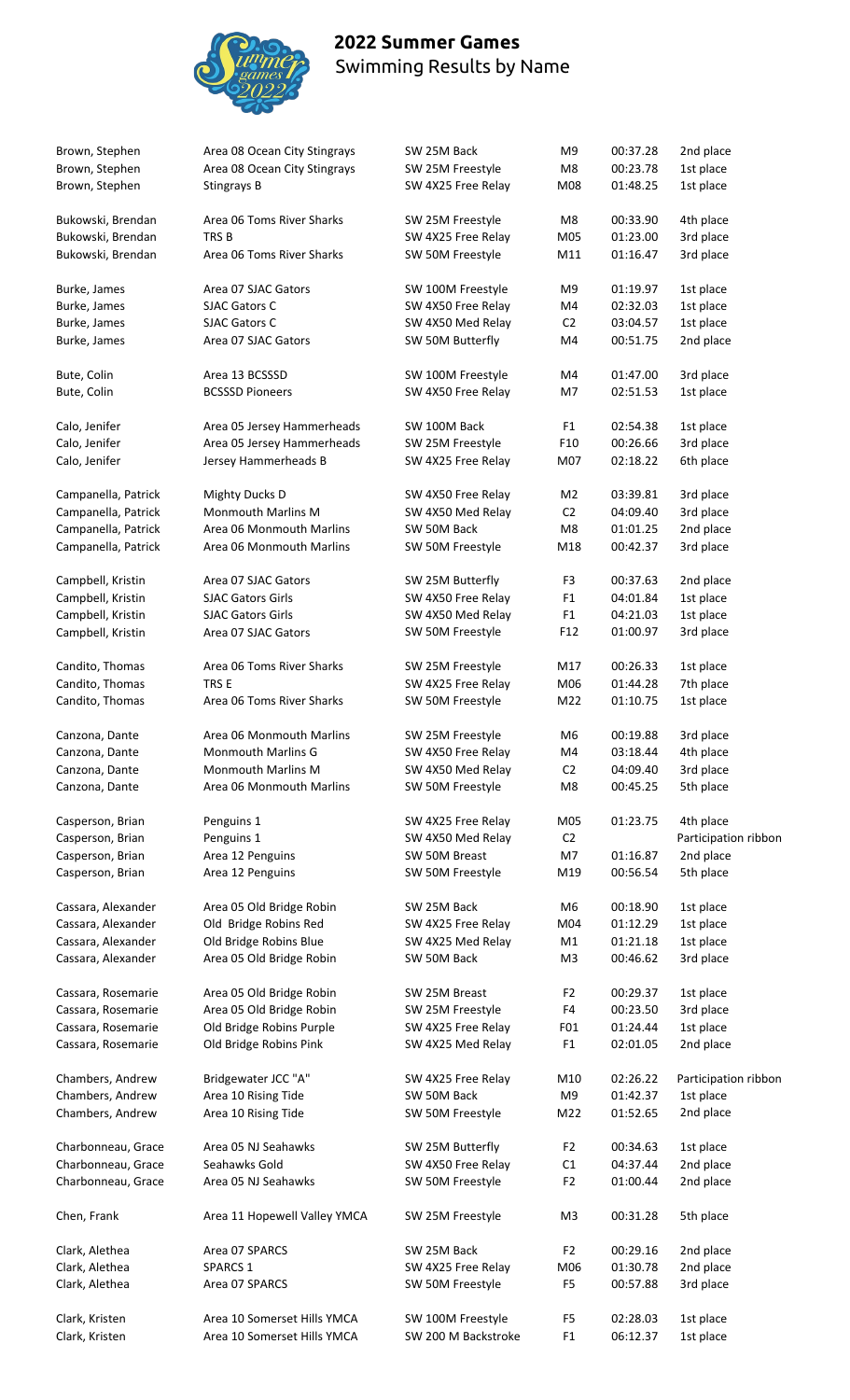

| Clark, Kristen                           | Sea Wasps "A" Female<br>Sea Wasps "A" Female | SW 4X50 Free Relay              | F <sub>1</sub><br>F <sub>1</sub> | 04:02.63             | 2nd place              |
|------------------------------------------|----------------------------------------------|---------------------------------|----------------------------------|----------------------|------------------------|
| Clark, Kristen                           |                                              | SW 4X50 Med Relay               |                                  |                      | Participation ribbon   |
| Coburn, Gerard                           | Area 06 FSA                                  | SW 25M Back                     | M15                              | 00:33.85             | 3rd place              |
| Coburn, Gerard                           | <b>FSA Seals</b>                             | SW 4X25 Med Relay               | M <sub>3</sub>                   |                      | Participation ribbon   |
| Coburn, Gerard                           | <b>FSA Seals</b>                             | SW 4X50 Free Relay              | M <sub>3</sub>                   | 03:43.43             | 2nd place              |
| Coburn, Gerard                           | Area 06 FSA                                  | SW 50M Freestyle                | M20                              | 01:01.12             | 2nd place              |
| Collins, Jake                            | Area 13 Burlington County Marlins            | SW 25M Breast                   | M <sub>5</sub>                   | 00:40.69             | 2nd place              |
| Collins, Jake                            | Area 13 Burlington County Marlins            | SW 25M Freestyle                | M9                               | 00:37.60             | 2nd place              |
| Collins, Jake                            | YMCA Marlins 2                               | SW 4X25 Free Relay              | M08                              | 02:16.75             | 3rd place              |
| Collins, Jake                            | YMCA Marlins 3                               | SW 4X25 Med Relay               | M <sub>5</sub>                   |                      | Participation ribbon   |
| Confer, Owen                             | Bridgewater JCC "A"                          | SW 4X25 Med Relay               | M <sub>2</sub>                   |                      | Participation ribbon   |
| Confer, Owen                             | Bridgewater JCC "A"                          | SW 4X50 Free Relay              | M4                               | 03:01.12             | 3rd place              |
| Confer, Owen                             | Area 10 Rising Tide                          | SW 50M Back                     | M4                               | 01:00.78             | 2nd place              |
| Confer, Owen                             | Area 10 Rising Tide                          | SW 50M Freestyle                | M8                               | 00:48.34             | 8th place              |
| Conover, Michelle                        | Area 07 SPARCS                               | SW 25M Back                     | F9                               | 01:08.22             | 2nd place              |
| Conover, Michelle                        | Area 07 SPARCS                               | SW 25M Freestyle                | F13                              | 01:01.72             | 3rd place              |
| Conover, Michelle                        | <b>SPARCS</b>                                | SW 4X25 Med Relay               | C <sub>4</sub>                   | 03:48.41             | 1st place              |
| Conti, Karen                             | Mercer Sailfish                              | SW 4X25 Free Relay              | M05                              | 01:29.91             | 5th place              |
| Conti, Karen                             | Area 11 Mercer Sailfish                      | SW 50M Back                     | F <sub>6</sub>                   | 01:25.72             | 2nd place              |
| Conti, Karen                             | Area 11 Mercer Sailfish                      | SW 50M Freestyle                | F14                              | 01:27.22             | 1st place              |
|                                          |                                              |                                 |                                  |                      |                        |
| Cospito, Anthony                         | Area 06 Toms River Sharks                    | SW 25M Freestyle                | M8                               | 00:29.37             | 2nd place              |
| Cospito, Anthony                         | TRS E                                        | SW 4X25 Free Relay              | M06                              | 01:44.28             | 7th place              |
| Cospito, Anthony                         | Area 06 Toms River Sharks                    | SW 50M Freestyle                | M10                              | 01:09.28             | 4th place              |
| Croll, Caryn                             | Area 10 Somerset Hills YMCA                  | SW 100M Breast                  | F <sub>2</sub>                   | 02:37.25             | 2nd place              |
| Croll, Caryn                             | Area 10 Somerset Hills YMCA                  | <b>SW 100M IM</b>               | F <sub>2</sub>                   | 02:38.00             | 2nd place              |
| Croll, Caryn                             | Sea Wasps "A" Female                         | SW 4X50 Free Relay              | F <sub>1</sub>                   | 04:02.63             | 2nd place              |
| Croll, Caryn                             | Sea Wasps "A" Female                         | SW 4X50 Med Relay               | F <sub>1</sub>                   |                      | Participation ribbon   |
| Cromin, David                            | Area 03 Warren Arc                           | SW 25M Breast                   | M <sub>2</sub>                   |                      | Participation ribbon   |
| Cromin, David                            | Area 03 Warren Arc                           | SW 25M Freestyle                | M11                              | 00:25.06             | 5th place              |
| Cromin, David                            | Warren ARC "B"                               | SW 4X25 Free Relay              | M07                              |                      | Participation ribbon   |
|                                          |                                              |                                 |                                  |                      |                        |
| Cullinane, Brendan                       | Area 06 Hazlet Torpedos                      | SW 25M Back<br>SW 25M Freestyle | M7                               | 00:27.09             | 4th place              |
| Cullinane, Brendan<br>Cullinane, Brendan | Area 06 Hazlet Torpedos<br>Torpedos B        | SW 4X25 Free Relay              | M <sub>6</sub><br>M07            | 00:20.78<br>02:13.07 | 4th place<br>5th place |
|                                          |                                              |                                 |                                  |                      |                        |
| Culotta, Hannah                          | Area 07 SJAC Gators                          | SW 50M Back                     | F <sub>2</sub>                   | 01:02.75             | 1st place              |
| Culotta, Hannah                          | Area 07 SJAC Gators                          | SW 50M Freestyle                | F10                              | 01:11.97             | 1st place              |
| Cummings, Chelsea                        | Area 08 Ocean City Stingrays                 | SW 25M Back                     | F8                               | 00:53.56             | 1st place              |
| Cummings, Chelsea                        | Area 08 Ocean City Stingrays                 | SW 25M Freestyle                | F8                               | 00:34.07             | 3rd place              |
| Cunha, Mia                               | Area 05 Mighty Ducks                         | SW 25M Back                     | F <sub>1</sub>                   | 00:25.13             | 1st place              |
| Cunha, Mia                               | <b>Mighty Ducks D</b>                        | SW 4X25 Free Relay              | M06                              | 01:48.78             | Participation ribbon   |
| Cunha, Mia                               | <b>Mighty Ducks D</b>                        | SW 4X50 Free Relay              | M <sub>2</sub>                   | 03:39.81             | 3rd place              |
| Cunha, Mia                               | Area 05 Mighty Ducks                         | SW 50M Freestyle                | F <sub>1</sub>                   | 00:45.12             | 1st place              |
|                                          |                                              |                                 |                                  |                      |                        |
| Cupoli, David                            | Area 06 FSA                                  | SW 25M Freestyle                | M16                              | 00:23.75             | 4th place              |
| Cupoli, David                            | Area 06 FSA                                  | SW 50M Freestyle                | M19                              | 00:58.66             | 7th place              |
| Curcione, Pasquale                       | Area 08 Ocean City Stingrays                 | SW 25M Back                     | M16                              | 00:46.47             | 2nd place              |
| Curcione, Pasquale                       | Area 08 Ocean City Stingrays                 | SW 25M Freestyle                | M17                              | 00:27.28             | 3rd place              |
| Curcione, Pasquale                       | Stingrays B                                  | SW 4X25 Free Relay              | M08                              | 01:48.25             | 1st place              |
| Dadgari, Darian                          | Area 03 Manta Rays                           | SW 100M Back                    | M <sub>2</sub>                   | 01:29.25             | 1st place              |
| Dadgari, Darian                          | Area 03 Manta Rays                           | SW 200M Freestyle               | M <sub>2</sub>                   | 02:47.03             | 2nd place              |
| Dadgari, Darian                          | Manta Rays "A"                               | SW 4X50 Med Relay               | M1                               | 02:51.12             | 3rd place              |
| Dahlberg, Hana                           | Area 07 SJAC Gators                          | SW 25M Freestyle                | F <sub>2</sub>                   | 00:49.65             | 3rd place              |
| Dahlberg, Hana                           | Area 07 SJAC Gators                          | SW 50M Freestyle                | F <sub>3</sub>                   | 02:03.64             | 1st place              |
|                                          |                                              |                                 |                                  |                      |                        |
| Daly, Brian                              | Area 03 Manta Rays                           | SW 100M Back                    | M <sub>2</sub>                   | 01:52.93             | 2nd place              |
| Daly, Brian                              | Area 03 Manta Rays                           | SW 100M Freestyle               | M9                               | 01:31.44             | 2nd place              |
| Daly, Brian                              | Manta Rays "A"                               | SW 4X50 Free Relay              | M6                               | 02:30.84             | 2nd place              |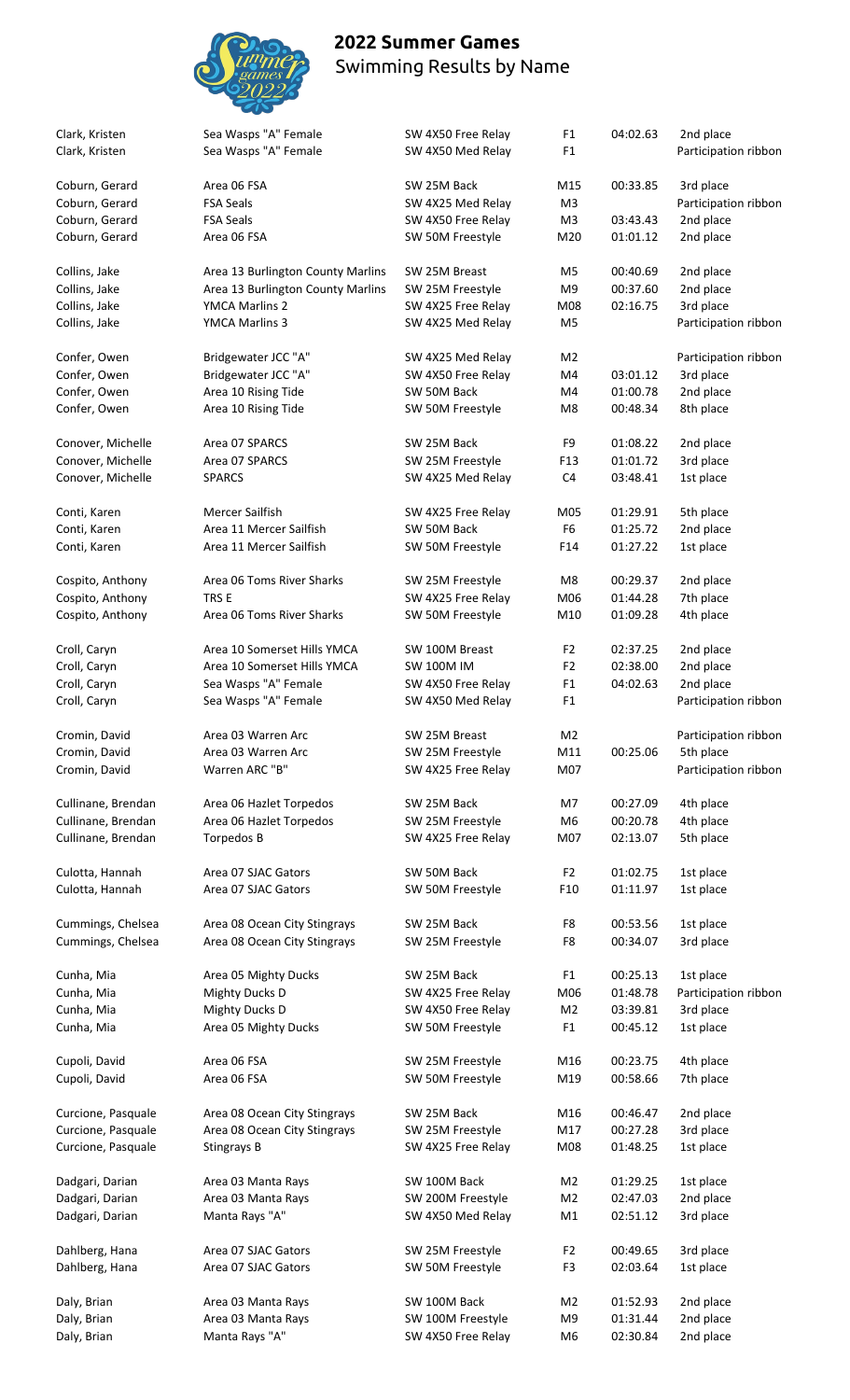

| Daly, Brian            | Manta Rays "A"                    | SW 4X50 Med Relay  | M1             | 02:51.12 | 3rd place            |
|------------------------|-----------------------------------|--------------------|----------------|----------|----------------------|
| Davison, Alexander     | Area 10 Montgomery                | SW 25M Freestyle   | M10            | 00:17.12 | 2nd place            |
| Davison, Alexander     | Montgomery "B"                    | SW 4X25 Med Relay  | C <sub>2</sub> | 02:01.73 | 2nd place            |
| Davison, Alexander     | Area 10 Montgomery                | SW 50M Back        | M <sub>6</sub> | 00:46.00 | 4th place            |
| Dawson, Spencer        | Area 08 Greenheads Swimming       | SW 25M Freestyle   | M4             | 00:40.54 | 2nd place            |
| Dawson, Spencer        | Area 08 Greenheads Swimming       | SW 50M Freestyle   | M <sub>5</sub> |          | Participation ribbon |
| Day, Collin            | Area 13 Burlington County Marlins | <b>SW 100M IM</b>  | M <sub>3</sub> | 01:25.59 | 1st place            |
| Day, Collin            | YMCA Marlins 3                    | SW 4X25 Free Relay | M08            | 01:57.97 | 2nd place            |
| Day, Collin            | <b>YMCA Marlins</b>               | SW 4X50 Med Relay  | M1             | 02:43.37 | 2nd place            |
| Day, Collin            | Area 13 Burlington County Marlins | SW 50M Freestyle   | M17            | 00:32.10 | 1st place            |
| DeJesus, Jessica       | Area 03 Warren Arc                | SW 25M Back        | F8             | 01:00.94 | 2nd place            |
| DeJesus, Jessica       | Warren ARC "B"                    | SW 4X25 Free Relay | M07            |          | Participation ribbon |
| DeJesus, Jessica       | Area 03 Warren Arc                | SW 50M Freestyle   | F14            | 01:46.62 | 2nd place            |
| DeLaurentis, Michael   | Area 07 SPARCS                    | SW 25M Back        | M <sub>8</sub> | 00:24.03 | 1st place            |
| DeLaurentis, Michael   | SPARCS 1                          | SW 4X25 Free Relay | M06            | 01:30.78 | 2nd place            |
| DeLaurentis, Michael   | Area 07 SPARCS                    | SW 50M Freestyle   | M15            | 00:40.78 | 1st place            |
| Deng, Kenneth          | Area 05 Jersey Hammerheads        | SW 25M Back        | M <sub>9</sub> | 00:30.75 | 1st place            |
| Deng, Kenneth          | Jersey Hammerheads B              | SW 4X25 Free Relay | M07            | 02:18.22 | 6th place            |
| Deng, Kenneth          | Jersey Hammerheads 1              | SW 4X25 Med Relay  | M <sub>2</sub> | 01:42.78 | 2nd place            |
| Deng, Kenneth          | Area 05 Jersey Hammerheads        | SW 50M Freestyle   | M8             | 00:46.50 | 6th place            |
| DiBartolomeo, Nicholas | Area 07 SJAC Gators               | SW 25M Back        | M10            | 01:01.90 | 2nd place            |
| DiBartolomeo, Nicholas | Area 07 SJAC Gators               | SW 25M Freestyle   | M18            | 00:33.63 | 2nd place            |
| DiBartolomeo, Nicholas | SJAC Gators C                     | SW 4X25 Free Relay | M09            |          | Participation ribbon |
| DiCorcia, Carolyn      | Montgomery "C"                    | SW 4X25 Free Relay | M07            | 01:54.78 | 4th place            |
| DiCorcia, Carolyn      | Montgomery "C"                    | SW 4X25 Med Relay  | C <sub>2</sub> |          | Participation ribbon |
| DiCorcia, Carolyn      | Area 10 Montgomery                | SW 50M Back        | F7             | 01:09.72 | 2nd place            |
| DiCorcia, Carolyn      | Area 10 Montgomery                | SW 50M Breast      | F4             |          | Participation ribbon |
| Dimes, Ziyad           | <b>Monmouth Marlins F</b>         | SW 4X50 Free Relay | M <sub>6</sub> | 02:31.60 | 3rd place            |
| Dimes, Ziyad           | <b>Monmouth Marlins L</b>         | SW 4X50 Med Relay  | M1             | 03:06.66 | 4th place            |
| Dimes, Ziyad           | Area 06 Monmouth Marlins          | SW 50M Back        | M <sub>3</sub> | 00:47.60 | 5th place            |
| Dimes, Ziyad           | Area 06 Monmouth Marlins          | SW 50M Freestyle   | M7             | 00:37.82 | 7th place            |
| Dolce, Paul            | Sea Wasps "B" Male                | SW 4X50 Free Relay | M <sub>3</sub> | 03:26.75 | 1st place            |
| Dolce, Paul            | Sea Wasps "B" Male                | SW 4X50 Med Relay  | C1             |          | Participation ribbon |
| Dolce, Paul            | Area 10 Somerset Hills YMCA       | SW 50M Back        | M4             |          | Participation ribbon |
| Dolce, Paul            | Area 10 Somerset Hills YMCA       | SW 50M Freestyle   | M10            | 00:45.97 | 1st place            |
| Dow, Jordynn           | Area 06 Monmouth Marlins          | SW 25M Freestyle   | F4             | 00:24.60 | 4th place            |
| Dow, Jordynn           | <b>Monmouth Marlins A</b>         | SW 4X25 Free Relay | M06            | 01:35.44 | 3rd place            |
| Dow, Jordynn           | <b>Monmouth Marlins I</b>         | SW 4X25 Med Relay  | C <sub>2</sub> | 01:55.16 | 1st place            |
| Dow, Jordynn           | Area 06 Monmouth Marlins          | SW 50M Freestyle   | F <sub>5</sub> | 00:49.94 | 2nd place            |
| Dowd, Kevin            | Area 08 Ocean City Stingrays      | SW 25M Breast      | M <sub>2</sub> | 00:27.03 | 1st place            |
| Dowd, Kevin            | Stingrays A                       | SW 4X25 Med Relay  | C <sub>3</sub> |          | Participation ribbon |
| Dowd, Kevin            | Stingrays A                       | SW 4X50 Free Relay | M4             | 02:50.88 | 2nd place            |
| Dowd, Kevin            | Area 08 Ocean City Stingrays      | SW 50M Freestyle   | M <sub>9</sub> | 00:46.06 | 3rd place            |
| Dreytser, Andrew       | Jersey Hammerheads A              | SW 4X25 Free Relay | M05            | 01:22.65 | 2nd place            |
| Dreytser, Andrew       | Area 05 Jersey Hammerheads        | SW 50M Back        | M <sub>2</sub> | 00:58.37 | 6th place            |
| Dreytser, Andrew       | Area 05 Jersey Hammerheads        | SW 50M Freestyle   | M <sub>3</sub> | 00:40.59 | 2nd place            |
| Dromgoole, Aidan       | <b>YMCA Marlins 1</b>             | SW 4X25 Med Relay  | M <sub>2</sub> | 01:33.75 | 1st place            |
| Dromgoole, Aidan       | <b>YMCA Marlins 2</b>             | SW 4X50 Free Relay | M <sub>2</sub> | 03:12.13 | 1st place            |
| Dromgoole, Aidan       | Area 13 Burlington County Marlins | SW 50M Breast      | M <sub>2</sub> | 01:05.00 | 1st place            |
| Dromgoole, Aidan       | Area 13 Burlington County Marlins | SW 50M Freestyle   | M4             | 00:47.63 | 1st place            |
| Drost, Alana           | Area 12 Penguins                  | SW 100M Freestyle  | F <sub>1</sub> | 01:44.25 | 2nd place            |
| Drost, Alana           | Area 12 Penguins                  | SW 50M Back        | F <sub>1</sub> | 00:51.35 | 1st place            |
| Dugan, Christopher     | Area 07 SJAC Gators               | SW 100M Freestyle  | M10            | 01:44.72 | 2nd place            |
| Dugan, Christopher     | Area 07 SJAC Gators               | SW 25M Breast      | M <sub>3</sub> | 00:27.88 | 1st place            |
| Dugan, Christopher     | SJAC Gators B                     | SW 4X50 Free Relay | M <sub>2</sub> | 03:19.69 | 2nd place            |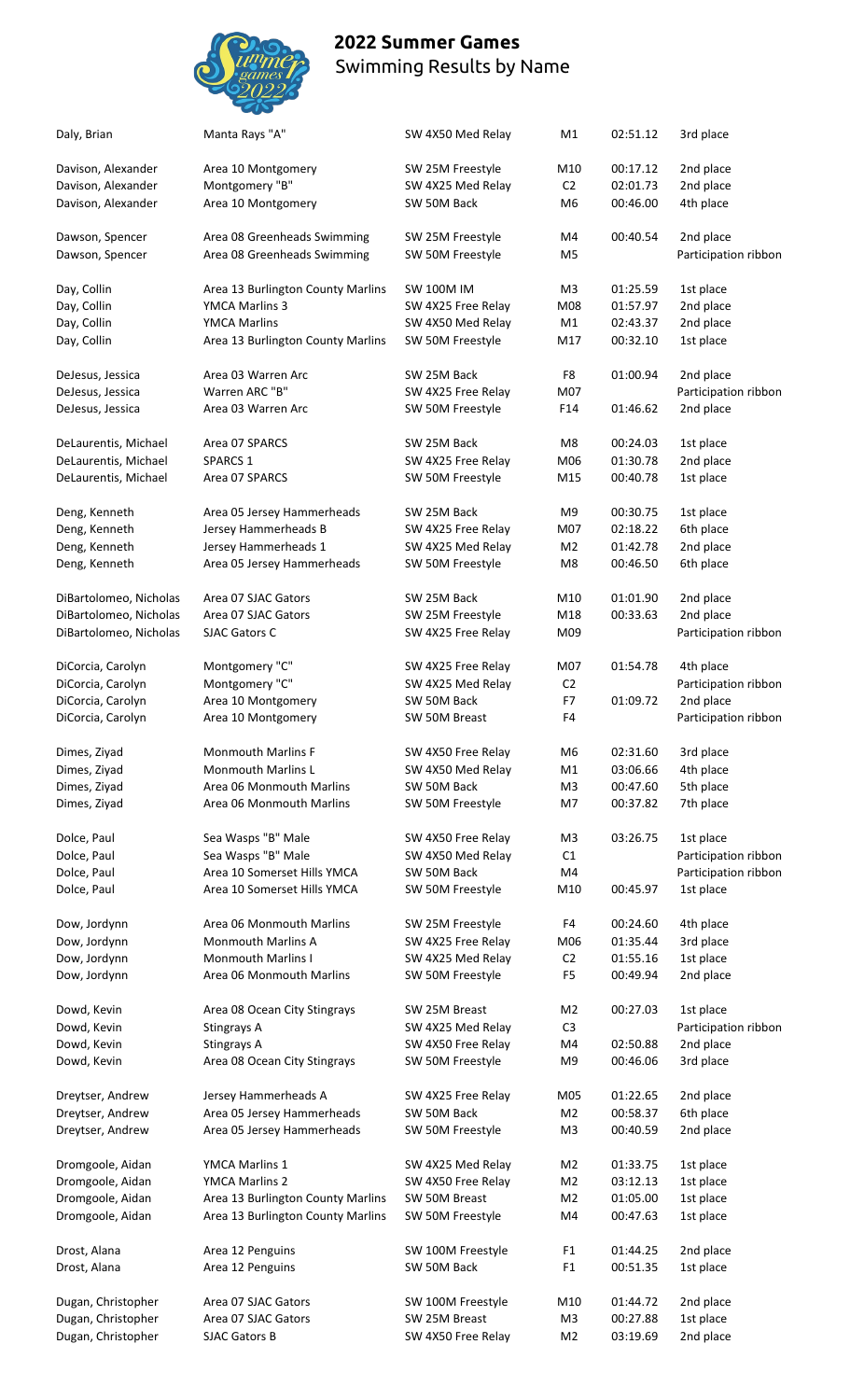

| Dugan, Christopher    | <b>SJAC Gators B</b>              | SW 4X50 Med Relay  | C1              | 04:14.78 | 2nd place            |
|-----------------------|-----------------------------------|--------------------|-----------------|----------|----------------------|
| Ekatan, Shawn         | Area 05 Old Bridge Robin          | SW 25M Freestyle   | M12             | 00:28.42 | 2nd place            |
| Ekatan, Shawn         | Old Bridge Robins Green           | SW 4X25 Free Relay | M09             | 02:16.09 | 1st place            |
| Ekatan, Shawn         | Area 05 Old Bridge Robin          | SW 50M Freestyle   | M16             | 01:05.28 | 2nd place            |
| Elgamal, Adam         | Area 06 Monmouth Marlins          | SW 25M Freestyle   | M14             | 01:08.34 | 3rd place            |
| Elgamal, Adam         | Monmouth Marlins C                | SW 4X25 Free Relay | M10             | 02:43.47 | 1st place            |
| Elgamal, Adam         | Area 06 Monmouth Marlins          | SW 50M Freestyle   | M23             | 02:42.16 | 1st place            |
| Engelhardt, Sarah     | Area 05 Old Bridge Robin          | SW 25M Back        | F <sub>1</sub>  |          | Participation ribbon |
| Engelhardt, Sarah     | Area 05 Old Bridge Robin          | SW 25M Breast      | F <sub>1</sub>  | 00:26.94 | 1st place            |
| Engelhardt, Sarah     | Old Bridge Robins Purple          | SW 4X25 Free Relay | F01             | 01:24.44 | 1st place            |
| Engelhardt, Sarah     | Old Bridge Robins Pink            | SW 4X25 Med Relay  | F <sub>1</sub>  | 02:01.05 | 2nd place            |
| Engelhardt, Tyler     | Area 05 Old Bridge Robin          | SW 100M Freestyle  | M1              | 01:09.54 | 1st place            |
| Engelhardt, Tyler     | Old Bridge Robins Red             | SW 4X25 Free Relay | M04             | 01:12.29 | 1st place            |
| Engelhardt, Tyler     | Old Bridge Robins Blue            | SW 4X25 Med Relay  | M1              | 01:21.18 | 1st place            |
| Engelhardt, Tyler     | Area 05 Old Bridge Robin          | SW 50M Back        | M1              |          | Participation ribbon |
| Espinosa, Aiden       | Area 10 Rising Tide               | SW 25M Back        | M1              | 00:24.97 | 1st place            |
| Espinosa, Aiden       | Area 10 Rising Tide               | SW 25M Freestyle   | M <sub>2</sub>  | 00:19.94 | 4th place            |
| Espinosa, Aiden       | Bridgewater JCC "D"               | SW 4X50 Free Relay | M1              | 05:16.31 | 1st place            |
| Fallon, Kiera         | Area 11 Hopewell Valley YMCA      | SW 25M Breast      | F3              | 00:42.66 | 2nd place            |
| Fallon, Kiera         | Area 11 Hopewell Valley YMCA      | SW 25M Freestyle   | F <sub>3</sub>  | 00:41.62 | 3rd place            |
| Fei, Benjamin         | Area 05 Mighty Ducks              | SW 25M Back        | M <sub>3</sub>  | 00:37.43 | 2nd place            |
| Fei, Benjamin         | <b>Mighty Ducks C</b>             | SW 4X25 Free Relay | M01             | 01:15.43 | 2nd place            |
| Fei, Benjamin         | <b>Mighty Ducks C</b>             | SW 4X50 Free Relay | M5              | 02:45.31 | 2nd place            |
| Fei, Benjamin         | Area 05 Mighty Ducks              | SW 50M Freestyle   | M4              | 00:51.44 | 3rd place            |
| Ferranti, Maximillian | Area 13 Burlington County Marlins | SW 25M Back        | M14             | 00:21.97 | 1st place            |
| Ferranti, Maximillian | Area 13 Burlington County Marlins | SW 25M Freestyle   | M15             | 00:15.47 | 1st place            |
| Ferranti, Maximillian | YMCA Marlins 1                    | SW 4X25 Free Relay | M05             | 01:15.35 | 1st place            |
| Ferranti, Maximillian | YMCA Marlins 1                    | SW 4X25 Med Relay  | M <sub>2</sub>  | 01:33.75 | 1st place            |
| Figueroa, Illiana     | Area 08 Blue Kraken               | SW 100M Butterfly  | F <sub>1</sub>  | 01:11.84 | 1st place            |
| Figueroa, Illiana     | Area 08 Blue Kraken               | SW 100M Freestyle  | F <sub>1</sub>  | 01:03.34 | 1st place            |
| Finer, Robert         | Area 10 Somerset Hills YMCA       | SW 100M Back       | M <sub>2</sub>  | 02:07.28 | 4th place            |
| Finer, Robert         | Sea Wasps "A" Male                | SW 4X50 Free Relay | M <sub>6</sub>  | 02:43.25 | 4th place            |
| Finer, Robert         | Sea Wasps "A" Male                | SW 4X50 Med Relay  | C <sub>2</sub>  | 03:40.44 | 2nd place            |
| Finer, Robert         | Area 10 Somerset Hills YMCA       | SW 50M Freestyle   | M18             | 00:40.34 | 1st place            |
| Finnegan, Kevin       | Bridgewater JCC "B"               | SW 4X25 Free Relay | M08             | 03:00.06 | 5th place            |
| Finnegan, Kevin       | Bridgewater JCC "D"               | SW 4X50 Free Relay | M1              | 05:16.31 | 1st place            |
| Finnegan, Kevin       | Area 10 Rising Tide               | SW 50M Back        | M9              |          | Participation ribbon |
| Finnegan, Kevin       | Area 10 Rising Tide               | SW 50M Freestyle   | M16             | 01:17.78 | 5th place            |
| Fisher, Corey         | Area 08 Ocean City Stingrays      | SW 25M Back        | F7              | 00:38.58 | 2nd place            |
| Fisher, Corey         | Area 08 Ocean City Stingrays      | SW 25M Freestyle   | F11             | 00:26.60 | 2nd place            |
| Floyd, Logan          | YMCA Marlins 1                    | SW 4X50 Free Relay | M5              | 02:24.69 | 1st place            |
| Floyd, Logan          | <b>YMCA Marlins</b>               | SW 4X50 Med Relay  | M1              | 02:43.37 | 2nd place            |
| Floyd, Logan          | Area 13 Burlington County Marlins | SW 50M Butterfly   | M1              | 00:34.71 | 1st place            |
| Floyd, Logan          | Area 13 Burlington County Marlins | SW 50M Freestyle   | M7              | 00:34.06 | 3rd place            |
| Frohner, Ashton       | Area 08 Ocean City Stingrays      | SW 25M Back        | M <sub>8</sub>  | 00:27.72 | 2nd place            |
| Frohner, Ashton       | Area 08 Ocean City Stingrays      | SW 25M Freestyle   | M11             | 00:21.66 | 2nd place            |
| Frohner, Ashton       | Stingrays A                       | SW 4X25 Free Relay | M05             |          | Participation ribbon |
|                       |                                   |                    |                 |          |                      |
| Gaffney, Andrew       | Area 07 SJAC Gators               | SW 25M Breast      | M3              | 00:38.16 | 2nd place            |
| Gaffney, Andrew       | <b>SJAC Gators B</b>              | SW 4X50 Free Relay | M <sub>2</sub>  | 03:19.69 | 2nd place            |
| Gaffney, Andrew       | <b>SJAC Gators B</b>              | SW 4X50 Med Relay  | C1              | 04:14.78 | 2nd place            |
| Gaffney, Andrew       | Area 07 SJAC Gators               | SW 50M Freestyle   | M <sub>21</sub> | 01:01.78 | 1st place            |
| Galietti, Kristofer   | Area 10 Montgomery                | SW 25M Breast      | M2              | 00:28.21 | 2nd place            |
| Galietti, Kristofer   | Area 10 Montgomery                | SW 25M Freestyle   | M6              | 00:23.83 | 5th place            |
| Galietti, Kristofer   | Montgomery "B"                    | SW 4X25 Free Relay | M05             | 01:32.68 | 7th place            |
| Galietti, Kristofer   | Montgomery "C"                    | SW 4X25 Med Relay  | C <sub>2</sub>  |          | Participation ribbon |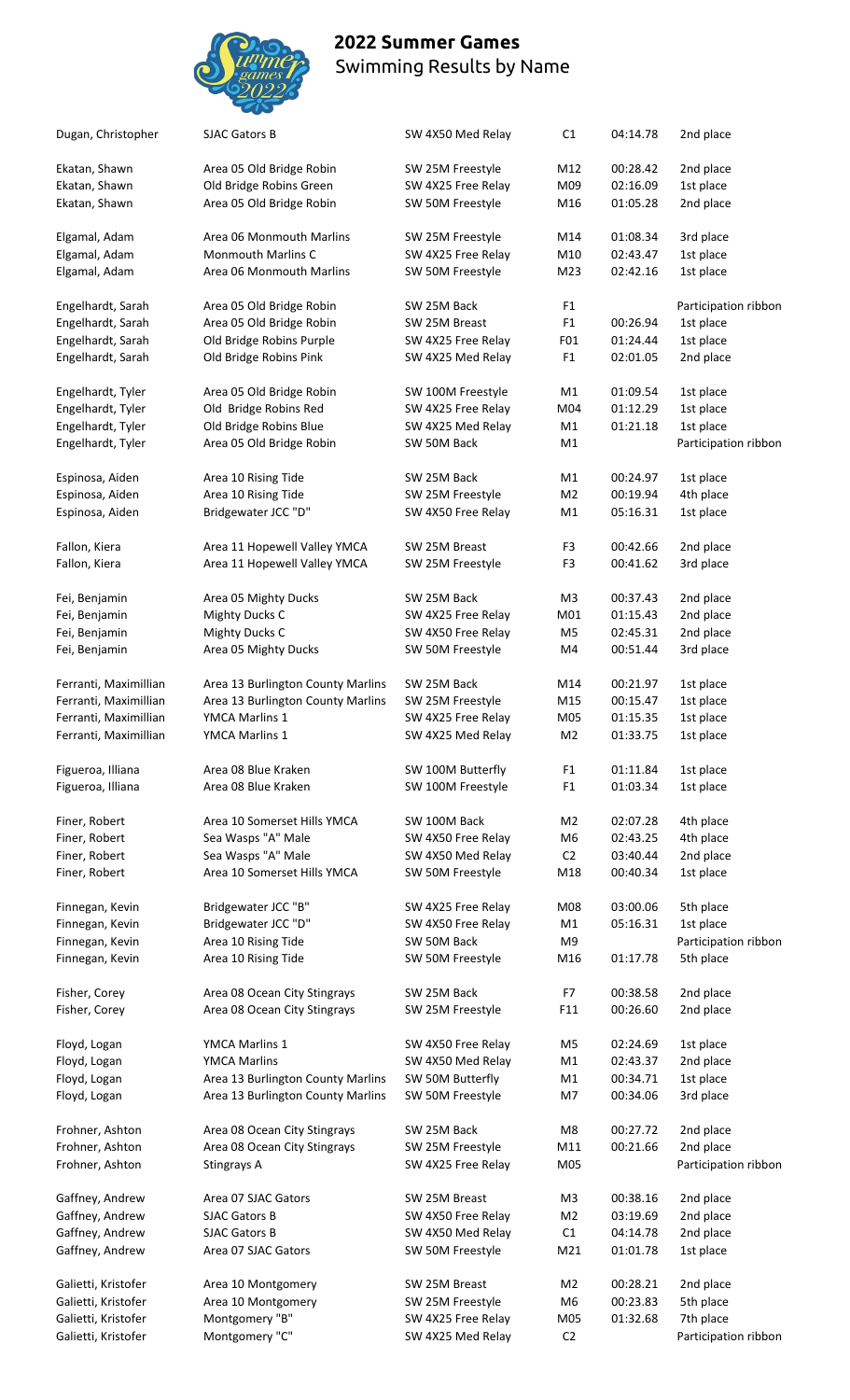

| Garcia, Elizabeth   | Area 05 NJ Seahawks               | SW 25M Back        | F <sub>5</sub> | 00:40.25 | 3rd place            |
|---------------------|-----------------------------------|--------------------|----------------|----------|----------------------|
| Garcia, Elizabeth   | Seahawks Blue                     | SW 4X25 Med Relay  | C1             | 01:57.06 | 3rd place            |
| Garcia, Elizabeth   | Seahawks Gold                     | SW 4X50 Free Relay | C1             | 04:37.44 | 2nd place            |
| Garcia, Elizabeth   | Area 05 NJ Seahawks               | SW 50M Freestyle   | F8             | 01:00.78 | 3rd place            |
| Gensheimer, Todd    | Area 03 Warren Arc                | SW 25M Back        | M14            | 00:28.50 | 4th place            |
| Gensheimer, Todd    | Area 03 Warren Arc                | SW 25M Freestyle   | M15            | 00:21.81 | 5th place            |
| Gensheimer, Todd    | Warren ARC "A"                    | SW 4X25 Free Relay | M04            | 01:20.94 | 2nd place            |
| Gensheimer, Todd    | Warren ARC "A"                    | SW 4X25 Med Relay  | C1             | 01:52.41 | 2nd place            |
|                     |                                   |                    |                |          |                      |
| Gift, Brandon       | Area 07 SJAC Gators               | <b>SW 100M IM</b>  | M <sub>2</sub> | 02:06.53 | 2nd place            |
| Gift, Brandon       | <b>SJAC Gators B</b>              | SW 4X50 Free Relay | M <sub>2</sub> | 03:19.69 | 2nd place            |
| Gift, Brandon       | <b>SJAC Gators B</b>              | SW 4X50 Med Relay  | C1             | 04:14.78 | 2nd place            |
| Gift, Brandon       | Area 07 SJAC Gators               | SW 50M Breast      | M7             | 01:00.81 | 1st place            |
| Ginet, Zachary      | Area 08 Ocean City Stingrays      | SW 25M Back        | M12            | 00:41.69 | 4th place            |
| Ginet, Zachary      | <b>Stingrays B</b>                | SW 4X25 Free Relay | M08            | 01:48.25 | 1st place            |
| Ginet, Zachary      | Area 08 Ocean City Stingrays      | SW 50M Freestyle   | M15            | 00:49.22 | 6th place            |
| Gopal, Rishi        | Area 10 Rising Tide               | SW 100M Breast     | M <sub>2</sub> | 01:51.34 | 2nd place            |
| Gopal, Rishi        | Area 10 Rising Tide               | <b>SW 100M IM</b>  | M1             | 01:40.00 | 1st place            |
| Gopal, Rishi        | Bridgewater JCC "A"               | SW 4X25 Med Relay  | M <sub>2</sub> |          | Participation ribbon |
| Gopal, Rishi        | Bridgewater JCC "A"               | SW 4X50 Free Relay | M4             | 03:01.12 | 3rd place            |
|                     |                                   |                    |                |          |                      |
| Grimaldi, Austin    | Area 06 Hazlet Torpedos           | SW 25M Freestyle   | M12            |          | Participation ribbon |
| Grimaldi, Austin    | Torpedos B                        | SW 4X25 Free Relay | M07            | 02:13.07 | 5th place            |
| Guallpa, Arlin      | Area 05 Mighty Ducks              | SW 200M Freestyle  | M4             | 03:07.66 | 1st place            |
| Guallpa, Arlin      | <b>Mighty Ducks B</b>             | SW 4X25 Free Relay | M01            | 01:13.08 | 1st place            |
| Guallpa, Arlin      | <b>Mighty Ducks B</b>             | SW 4X50 Free Relay | M6             | 02:51.41 | 5th place            |
| Guallpa, Arlin      | Area 05 Mighty Ducks              | SW 50M Back        | M1             | 00:43.46 | 2nd place            |
|                     |                                   |                    |                |          |                      |
| Gunti, Prarthana    | Area 10 Montgomery                | SW 25M Freestyle   | F4             | 00:21.22 | 2nd place            |
| Gunti, Prarthana    | Montgomery "B"                    | SW 4X25 Free Relay | M05            | 01:32.68 | 7th place            |
| Gunti, Prarthana    | Montgomery "B"                    | SW 4X25 Med Relay  | C <sub>2</sub> | 02:01.73 | 2nd place            |
| Gunti, Prarthana    | Area 10 Montgomery                | SW 50M Freestyle   | F4             | 00:49.34 | 4th place            |
| Hale, Joseph        | <b>SPARCS 1</b>                   | SW 4X25 Free Relay | M06            | 01:30.78 | 2nd place            |
| Hale, Joseph        | Area 07 SPARCS                    | SW 50M Back        | M11            | 00:58.63 | 1st place            |
| Hale, Joseph        | Area 07 SPARCS                    | SW 50M Freestyle   | M18            | 00:40.69 | 2nd place            |
| Ham, Michael        | Area 10 Somerset Hills YMCA       | SW 25M Back        | M7             | 00:23.96 | 1st place            |
| Ham, Michael        | Area 10 Somerset Hills YMCA       | SW 25M Freestyle   | M <sub>5</sub> | 00:17.79 | 4th place            |
|                     |                                   |                    |                |          |                      |
| Hannan, Kathleen    | Area 10 Somerset Hills YMCA       | SW 25M Back        | F <sub>5</sub> |          | Participation ribbon |
| Hannan, Kathleen    | Area 10 Somerset Hills YMCA       | SW 25M Freestyle   | F7             | 00:21.84 | 1st place            |
| Hannan, Kathleen    | Sea Wasps "A" Female              | SW 4X50 Free Relay | F <sub>1</sub> | 04:02.63 | 2nd place            |
| Hannan, Kathleen    | Sea Wasps "A" Female              | SW 4X50 Med Relay  | F <sub>1</sub> |          | Participation ribbon |
| Harjono, Hayden-Lee | Area 05 Mighty Ducks              | SW 25M Back        | M <sub>2</sub> | 00:25.69 | 3rd place            |
| Harjono, Hayden-Lee | <b>Mighty Ducks E</b>             | SW 4X25 Free Relay | M07            | 01:51.03 | 1st place            |
| Harjono, Hayden-Lee | <b>Mighty Ducks E</b>             | SW 4X50 Free Relay | C1             | 04:01.15 | 1st place            |
| Harjono, Hayden-Lee | Area 05 Mighty Ducks              | SW 50M Freestyle   | M3             | 00:51.78 | 6th place            |
| Harvey, Ahziah      | Area 13 Burlington County Marlins | SW 25M Breast      | M5             | 00:52.03 | 4th place            |
| Harvey, Ahziah      | Area 13 Burlington County Marlins | SW 25M Freestyle   | M <sub>9</sub> | 00:37.31 | 1st place            |
| Harvey, Ahziah      | <b>YMCA Marlins 2</b>             | SW 4X25 Free Relay | M08            | 02:16.75 | 3rd place            |
|                     |                                   |                    | M <sub>5</sub> |          |                      |
| Harvey, Ahziah      | YMCA Marlins 3                    | SW 4X25 Med Relay  |                |          | Participation ribbon |
| Heer, Andrew        | Area 06 Hazlet Torpedos           | SW 25M Freestyle   | M7             | 00:27.25 | 3rd place            |
| Heer, Andrew        | Torpedos A                        | SW 4X25 Free Relay | M05            | 01:31.32 | 6th place            |
| Heitmeyer, Benjamin | Area 05 NJ Seahawks               | SW 100M Freestyle  | M <sub>9</sub> | 01:41.69 | 3rd place            |
| Heitmeyer, Benjamin | Area 05 NJ Seahawks               | SW 25M Butterfly   | M <sub>3</sub> | 00:23.69 | 2nd place            |
| Heitmeyer, Benjamin | Seahawks Blue                     | SW 4X25 Med Relay  | C1             | 01:57.06 | 3rd place            |
| Heitmeyer, Benjamin | Red Seahawks                      | SW 4X50 Free Relay | M <sub>5</sub> | 02:53.25 | 3rd place            |
|                     |                                   |                    |                |          |                      |
| Hernandez, Roberto  | Area 11 Mercer Sailfish           | SW 100M Freestyle  | M6             | 01:06.53 | 1st place            |
| Hernandez, Roberto  | Area 11 Mercer Sailfish           | SW 400M Freestyle  | M <sub>2</sub> | 05:42.84 | 1st place            |
| Hernandez, Roberto  | Mercer Sailfish                   | SW 4X25 Free Relay | M05            | 01:29.91 | 5th place            |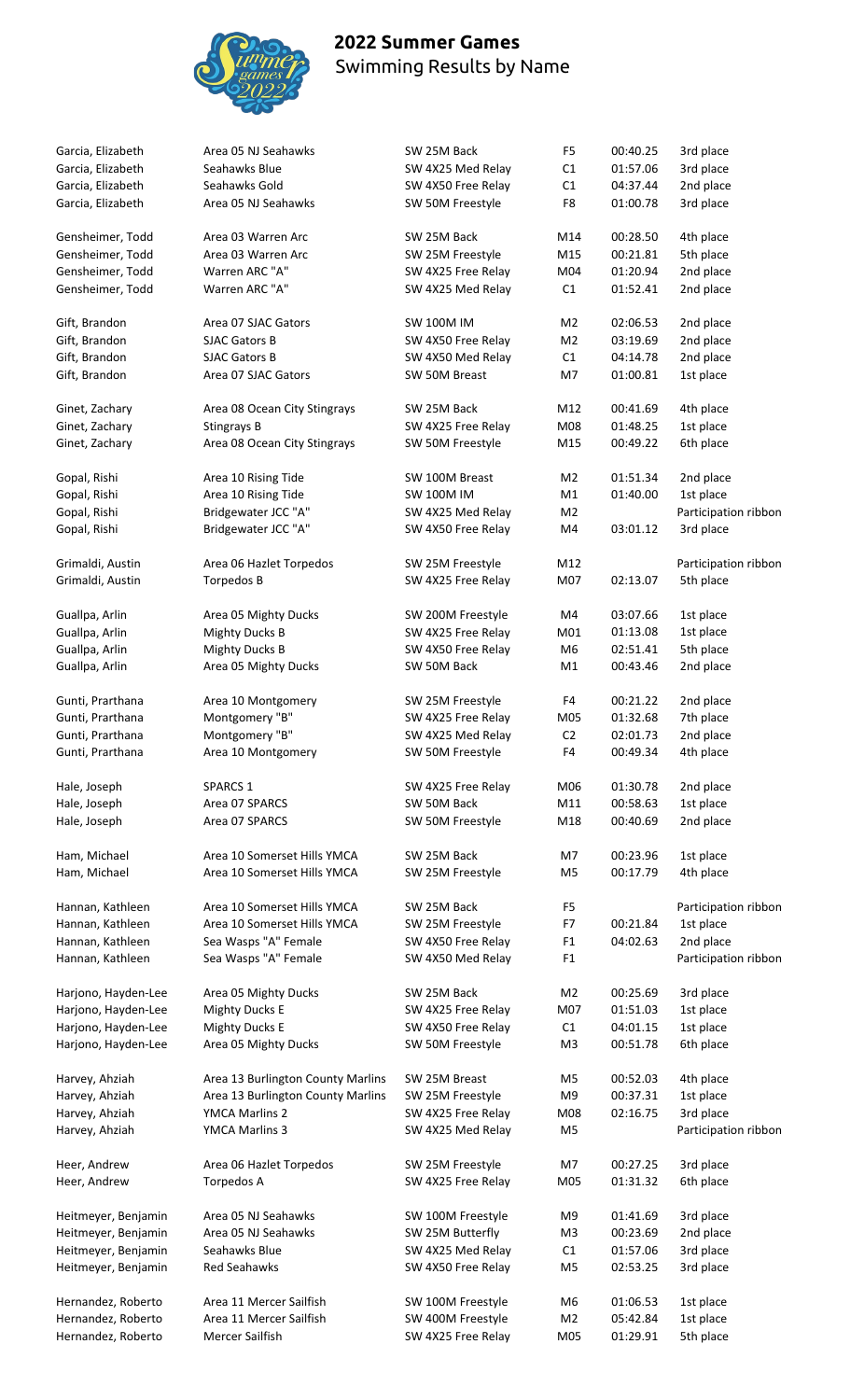

| Hernandez, Roberto   | Mercer Sailfish                   | SW 4X25 Med Relay  | M <sub>5</sub>  |          | Participation ribbon |
|----------------------|-----------------------------------|--------------------|-----------------|----------|----------------------|
| Hetem, James         | <b>Mighty Ducks C</b>             | SW 4X25 Free Relay | M01             | 01:15.43 | 2nd place            |
| Hetem, James         | <b>Mighty Ducks C</b>             | SW 4X50 Free Relay | M <sub>5</sub>  | 02:45.31 | 2nd place            |
| Hetem, James         | Area 05 Mighty Ducks              | SW 50M Back        | M <sub>3</sub>  | 00:47.06 | 4th place            |
| Hetem, James         | Area 05 Mighty Ducks              | SW 50M Freestyle   | M <sub>8</sub>  | 00:39.19 | 2nd place            |
| Hirshkind, Katherine | Area 06 New Wave                  | SW 25M Back        | F7              | 00:39.22 | 3rd place            |
| Hirshkind, Katherine | Area 06 New Wave                  | SW 25M Freestyle   | F11             | 00:37.07 | 5th place            |
|                      |                                   |                    |                 |          |                      |
| Hirshkind, Katherine | New Wave                          | SW 4X25 Free Relay | M07             | 01:52.65 | 2nd place            |
| Hirshkind, Katherine | New Wave                          | SW 4X25 Med Relay  | C <sub>3</sub>  | 02:35.91 | 1st place            |
| Homan, Daniel        | Area 10 Somerset Hills YMCA       | SW 100M Back       | M4              | 02:24.84 | 2nd place            |
| Homan, Daniel        | Area 10 Somerset Hills YMCA       | SW 200M Freestyle  | M1              | 05:16.40 | 2nd place            |
| Homan, Daniel        | Sea Wasps "B" Male                | SW 4X50 Free Relay | M <sub>3</sub>  | 03:26.75 | 1st place            |
| Homan, Daniel        | Sea Wasps "B" Male                | SW 4X50 Med Relay  | C1              |          | Participation ribbon |
| Horn, Abigail        | Area 13 BCSSSD                    | SW 25M Freestyle   | F <sub>2</sub>  | 00:41.38 | 1st place            |
| Horn, Abigail        | <b>BCSSSD Pioneers</b>            | SW 4X25 Free Relay | M03             | 02:25.84 | 1st place            |
|                      |                                   | SW 25M Back        |                 |          |                      |
| Howlett, JJ          | Area 07 SJAC Gators               |                    | M1              | 00:25.62 | 2nd place            |
| Howlett, JJ          | Area 07 SJAC Gators               | SW 50M Freestyle   | M1              | 00:55.03 | 1st place            |
| Huber, Henry         | YMCA Marlins 1                    | SW 4X50 Free Relay | M <sub>5</sub>  | 02:24.69 | 1st place            |
| Huber, Henry         | <b>YMCA Marlins</b>               | SW 4X50 Med Relay  | M1              | 02:43.37 | 2nd place            |
| Huber, Henry         | Area 13 Burlington County Marlins | SW 50M Back        | M <sub>3</sub>  | 00:44.40 | 2nd place            |
| Huber, Henry         | Area 13 Burlington County Marlins | SW 50M Freestyle   | M7              | 00:33.91 | 2nd place            |
| Huck, Susan          | Area 10 Somerset Hills YMCA       | SW 100M Back       | F <sub>1</sub>  |          | Participation ribbon |
| Huck, Susan          | Area 10 Somerset Hills YMCA       | SW 200M Freestyle  | F <sub>1</sub>  | 04:20.87 | 1st place            |
| Huck, Susan          | Sea Wasps "A" Female              | SW 4X50 Free Relay | F <sub>1</sub>  | 04:02.63 | 2nd place            |
| Huck, Susan          | Sea Wasps "A" Female              | SW 4X50 Med Relay  | F <sub>1</sub>  |          | Participation ribbon |
|                      |                                   |                    |                 |          |                      |
| Israel, Daniel       | Sea Wasps "A" Male                | SW 4X50 Free Relay | M6              | 02:43.25 | 4th place            |
| Israel, Daniel       | Sea Wasps "A" Male                | SW 4X50 Med Relay  | C <sub>2</sub>  | 03:40.44 | 2nd place            |
| Israel, Daniel       | Area 10 Somerset Hills YMCA       | SW 50M Breast      | M <sub>6</sub>  | 01:02.87 | 3rd place            |
| Israel, Daniel       | Area 10 Somerset Hills YMCA       | SW 50M Freestyle   | M18             | 00:45.72 | 6th place            |
| Jeffers, Jessica     | Area 06 Toms River Sharks         | SW 25M Back        | F <sub>3</sub>  | 00:40.50 | 1st place            |
| Jeffers, Jessica     | TRS A                             | SW 4X25 Free Relay | F <sub>02</sub> | 02:29.79 | 4th place            |
| Jeffers, Jessica     | TRS D                             | SW 4X50 Free Relay | F <sub>1</sub>  | 04:33.84 | 3rd place            |
| Jeffers, Jessica     | Area 06 Toms River Sharks         | SW 50M Freestyle   | F7              | 01:18.78 | 1st place            |
| Jones, Mason         | Area 05 Mighty Ducks              | SW 25M Butterfly   | M4              | 00:40.43 | 2nd place            |
| Jones, Mason         | <b>Mighty Ducks A</b>             | SW 4X25 Med Relay  | C1              | 01:44.06 | 1st place            |
| Jones, Mason         | <b>Mighty Ducks A</b>             | SW 4X50 Free Relay | C <sub>2</sub>  |          | Participation ribbon |
| Jones, Mason         | Area 05 Mighty Ducks              |                    | M16             | 00:52.07 | 1st place            |
|                      |                                   | SW 50M Freestyle   |                 |          |                      |
| Josewitch, Paul      | Area 06 Hazlet Torpedos           | SW 25M Back        | M16             | 00:45.64 | 1st place            |
| Josewitch, Paul      | Area 06 Hazlet Torpedos           | SW 25M Freestyle   | M17             | 00:30.47 | 8th place            |
| Josewitch, Paul      | Torpedos B                        | SW 4X25 Free Relay | M07             | 02:13.07 | 5th place            |
| Kaczka, Christina    | Area 10 Rising Tide               | SW 25M Back        | F <sub>9</sub>  | 01:29.21 | 4th place            |
| Kaczka, Christina    | Area 10 Rising Tide               | SW 25M Freestyle   | F14             | 00:59.56 | 2nd place            |
| Kaczka, Christina    | Bridgewater JCC "B"               | SW 4X25 Free Relay | M08             | 03:00.06 | 5th place            |
| Kannisto, James      | Area 03 Manta Rays                | SW 100M Breast     | M <sub>3</sub>  | 02:04.59 | 1st place            |
| Kannisto, James      | Area 03 Manta Rays                | SW 100M Freestyle  | M <sub>3</sub>  | 01:25.41 | 3rd place            |
| Kannisto, James      | Manta Rays "A"                    | SW 4X50 Free Relay | M <sub>6</sub>  | 02:30.84 | 2nd place            |
| Kannisto, James      | Manta Rays "A"                    | SW 4X50 Med Relay  | M1              | 02:51.12 | 3rd place            |
|                      |                                   |                    |                 |          |                      |
| Kapoian, Theodore    | Area 05 Mighty Ducks              | SW 25M Back        | M11             | 00:52.88 | 2nd place            |
| Kapoian, Theodore    | <b>Mighty Ducks E</b>             | SW 4X25 Free Relay | M07             | 01:51.03 | 1st place            |
| Kapoian, Theodore    | <b>Mighty Ducks E</b>             | SW 4X50 Free Relay | C1              | 04:01.15 | 1st place            |
| Kapoian, Theodore    | Area 05 Mighty Ducks              | SW 50M Freestyle   | M10             | 01:13.03 | 5th place            |
| Karam, Matthew       | Bridgewater JCC "A"               | SW 4X25 Med Relay  | M <sub>2</sub>  |          | Participation ribbon |
| Karam, Matthew       | Bridgewater JCC "A"               | SW 4X50 Free Relay | M4              | 03:01.12 | 3rd place            |
| Karam, Matthew       | Area 10 Rising Tide               | SW 50M Back        | M2              | 00:53.75 | 5th place            |
| Karam, Matthew       | Area 10 Rising Tide               | SW 50M Breast      | M1              | 00:56.31 | 2nd place            |
|                      |                                   |                    |                 |          |                      |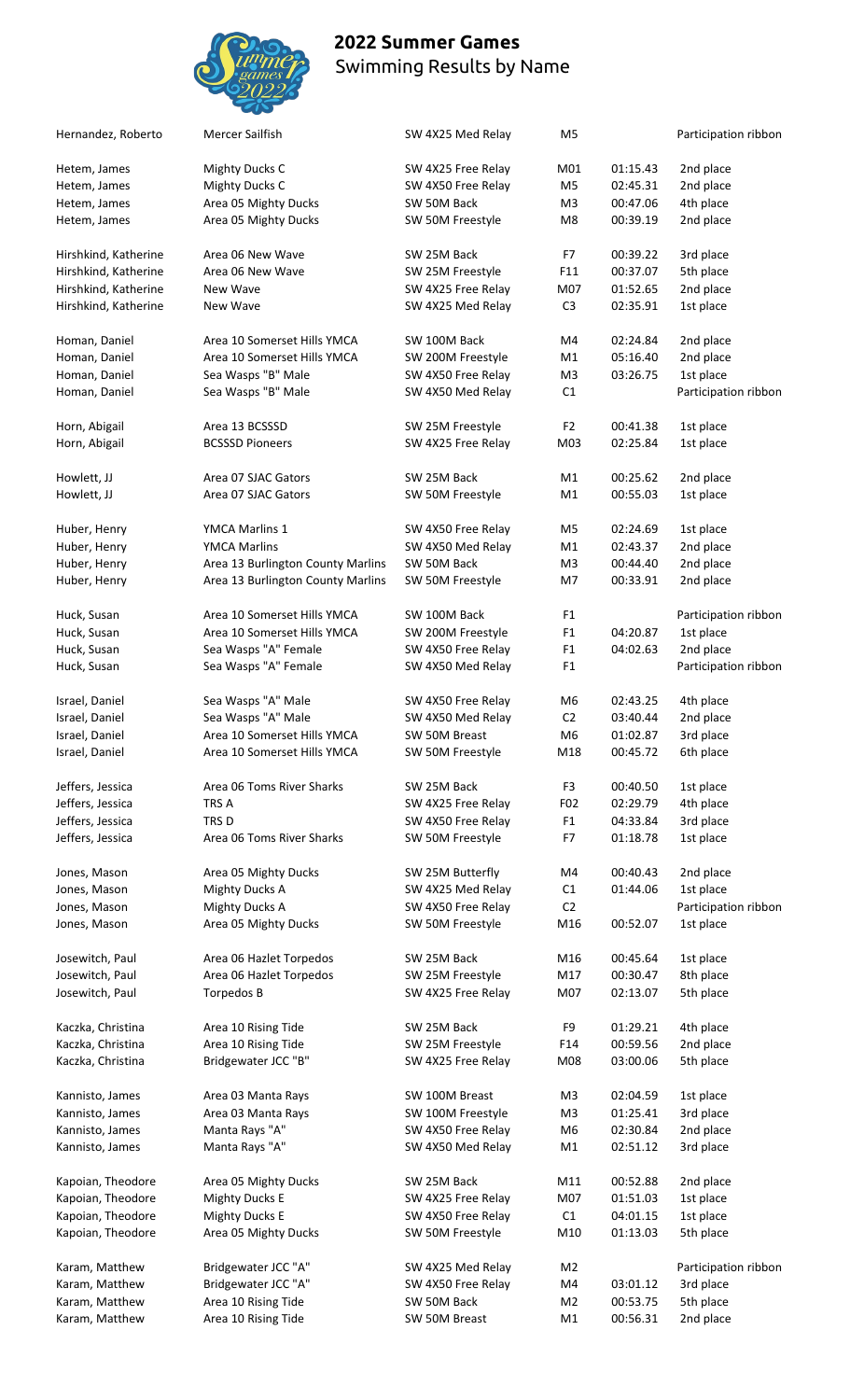

| Kazalonis, Derek       | Area 05 Jersey Hammerheads   | SW 100M Back                           | M1                    | 01:41.91             | 1st place              |
|------------------------|------------------------------|----------------------------------------|-----------------------|----------------------|------------------------|
| Kazalonis, Derek       | Jersey Hammerheads A         | SW 4X25 Free Relay                     | M05                   | 01:22.65             | 2nd place              |
| Kazalonis, Derek       | Jersey Hammerheads 1         | SW 4X25 Med Relay                      | M <sub>2</sub>        | 01:42.78             | 2nd place              |
| Kazalonis, Derek       | Area 05 Jersey Hammerheads   | SW 50M Freestyle                       | M <sub>2</sub>        | 00:34.09             | 1st place              |
| Kelly, James           | TRS C                        | SW 4X25 Free Relay                     | M07                   | 01:53.53             | 3rd place              |
| Kelly, James           | Area 06 Toms River Sharks    | SW 50M Back                            | M11                   |                      | Participation ribbon   |
| Kelly, James           | Area 06 Toms River Sharks    | SW 50M Freestyle                       | M20                   | 01:04.31             | 4th place              |
| Kennedy, Alexander     | Area 07 SJAC Gators          | SW 100M Freestyle                      | M11                   |                      | Participation ribbon   |
| Kennedy, Alexander     | <b>SJAC Gators B</b>         | SW 4X50 Free Relay                     | M <sub>2</sub>        | 03:19.69             | 2nd place              |
| Kennedy, Alexander     | <b>SJAC Gators B</b>         | SW 4X50 Med Relay                      | C1                    | 04:14.78             | 2nd place              |
| Kennedy, Alexander     | Area 07 SJAC Gators          | SW 50M Back                            | M <sub>5</sub>        | 01:17.44             | 1st place              |
| Kinney, Sabrina        | Warren ARC "A"               | SW 4X25 Free Relay                     | M04                   | 01:20.94             | 2nd place              |
| Kinney, Sabrina        | Warren ARC "A"               | SW 4X25 Med Relay                      | C1                    | 01:52.41             | 2nd place              |
| Kinney, Sabrina        | Area 03 Warren Arc           | SW 50M Back                            | F4                    | 00:56.88             | 2nd place              |
| Kinney, Sabrina        | Area 03 Warren Arc           | SW 50M Freestyle                       | F <sub>4</sub>        | 00:45.66             | 3rd place              |
|                        |                              |                                        |                       |                      |                        |
| Kmiec, Michael         | Area 08 Ocean City Stingrays | SW 100M Back                           | M4                    | 02:14.28             | 1st place              |
| Kmiec, Michael         | Area 08 Ocean City Stingrays | SW 100M Freestyle                      | M11                   | 01:58.41             | 1st place              |
| Kmiec, Michael         | Stingrays A                  | SW 4X50 Free Relay                     | M4                    | 02:50.88             | 2nd place              |
| Koven, Jeremy          | Area 06 Toms River Sharks    | SW 25M Freestyle                       | M16                   | 00:31.72             | 7th place              |
| Koven, Jeremy          | TRS C                        | SW 4X25 Free Relay                     | M07                   | 01:53.53             | 3rd place              |
| Koven, Jeremy          | Area 06 Toms River Sharks    | SW 50M Freestyle                       | M19                   | 01:02.72             | 8th place              |
| Kowaleski, Jeffrey     | <b>Monmouth Marlins G</b>    | SW 4X50 Free Relay                     | M4                    | 03:18.44             | 4th place              |
| Kowaleski, Jeffrey     | <b>Monmouth Marlins M</b>    | SW 4X50 Med Relay                      | C <sub>2</sub>        | 04:09.40             | 3rd place              |
| Kowaleski, Jeffrey     | Area 06 Monmouth Marlins     | SW 50M Butterfly                       | M <sub>5</sub>        |                      | Participation ribbon   |
| Kowaleski, Jeffrey     | Area 06 Monmouth Marlins     | SW 50M Freestyle                       | M18                   |                      | Participation ribbon   |
|                        | Area 07 SJAC Gators          | SW 25M Breast                          | F3                    | 00:55.03             | 5th place              |
| Kraatz, Kara           | Area 07 SJAC Gators          | SW 25M Freestyle                       | F14                   | 00:54.88             | 1st place              |
| Kraatz, Kara           |                              |                                        |                       |                      |                        |
| Krill, Katie           | Area 06 Toms River Sharks    | SW 25M Freestyle                       | F <sub>5</sub>        | 00:31.29             | 3rd place              |
| Krill, Katie           | TRS A                        | SW 4X25 Free Relay                     | F02                   | 02:29.79             | 4th place              |
| Krill, Katie           | Area 06 Toms River Sharks    | SW 50M Freestyle                       | F <sub>6</sub>        | 01:24.93             | 3rd place              |
| Kroeper, Colleen       | Area 06 Toms River Sharks    | SW 25M Freestyle                       | F9                    | 00:42.47             | 2nd place              |
| Kroeper, Colleen       | TRS A                        | SW 4X25 Free Relay                     | F02                   | 02:29.79             | 4th place              |
| Kroeper, Colleen       | Area 06 Toms River Sharks    | SW 50M Freestyle                       | F14                   | 01:56.03             | 3rd place              |
| Krwawicz, Justin       | SJAC Gators B                | SW 4X25 Free Relay                     | M06                   | 01:24.09             | 1st place              |
| Krwawicz, Justin       | <b>SJAC Gators B</b>         | SW 4X25 Med Relay                      | M3                    | 01:44.29             | 1st place              |
| Krwawicz, Justin       | Area 07 SJAC Gators          | SW 50M Back                            | M8                    |                      | Participation ribbon   |
| Krwawicz, Justin       | Area 07 SJAC Gators          | SW 50M Freestyle                       | M15                   | 00:45.97             | 2nd place              |
| Ksiazek, Barbara       | Area 07 SPARCS               | SW 25M Back                            | F7                    | 00:36.47             | 1st place              |
| Ksiazek, Barbara       | Area 07 SPARCS               | SW 25M Freestyle                       | F12                   | 00:36.12             | 1st place              |
| Ksiazek, Barbara       | <b>SPARCS 2</b>              | SW 4X25 Free Relay                     | F02                   | 02:15.31             | 2nd place              |
| Ksiazek, Barbara       | <b>SPARCS</b>                | SW 4X25 Med Relay                      | C <sub>4</sub>        | 03:48.41             | 1st place              |
|                        |                              |                                        |                       |                      |                        |
| Kurowski, Grace        | Montgomery "C"               | SW 4X25 Free Relay                     | M07                   | 01:54.78             | 4th place              |
| Kurowski, Grace        | Montgomery "B"               | SW 4X25 Med Relay                      | C <sub>2</sub>        | 02:01.73             | 2nd place              |
| Kurowski, Grace        | Area 10 Montgomery           | SW 50M Back                            | F <sub>2</sub>        | 01:11.34             | 2nd place              |
| Kurowski, Grace        | Area 10 Montgomery           | SW 50M Freestyle                       | F6                    | 01:02.56             | 1st place              |
| LaBorn, Timothy        | Area 13 BCSSSD               | SW 100M Freestyle                      | M8                    | 01:32.66             | 1st place              |
| LaBorn, Timothy        | <b>BCSSSD Pioneers</b>       | SW 4X50 Free Relay                     | M7                    | 02:51.53             | 1st place              |
| LaBorn, Timothy        | Area 13 BCSSSD               | SW 50M Back                            | M7                    | 00:54.31             | 2nd place              |
|                        | Area 06 Toms River Sharks    |                                        |                       |                      |                        |
| Lamb, Ann<br>Lamb, Ann | TRS A                        | SW 100M Back<br>SW 4X25 Free Relay     | F <sub>2</sub><br>F02 | 03:17.19<br>02:29.79 | 1st place<br>4th place |
|                        | TRS D                        |                                        |                       |                      |                        |
| Lamb, Ann<br>Lamb, Ann | Area 06 Toms River Sharks    | SW 4X50 Free Relay<br>SW 50M Freestyle | F <sub>1</sub><br>F13 | 04:33.84<br>01:21.09 | 3rd place<br>3rd place |
|                        |                              |                                        |                       |                      |                        |
| Landis, Jonah          | Area 13 BCSSSD               | SW 25M Freestyle                       | M3                    | 00:27.41             | 3rd place              |
| Landis, Jonah          | <b>BCSSSD Pioneers</b>       | SW 4X25 Free Relay                     | M03                   | 02:25.84             | 1st place              |
| Landis, Jonah          | Area 13 BCSSSD               | SW 50M Freestyle                       | M1                    | 01:12.10             | 2nd place              |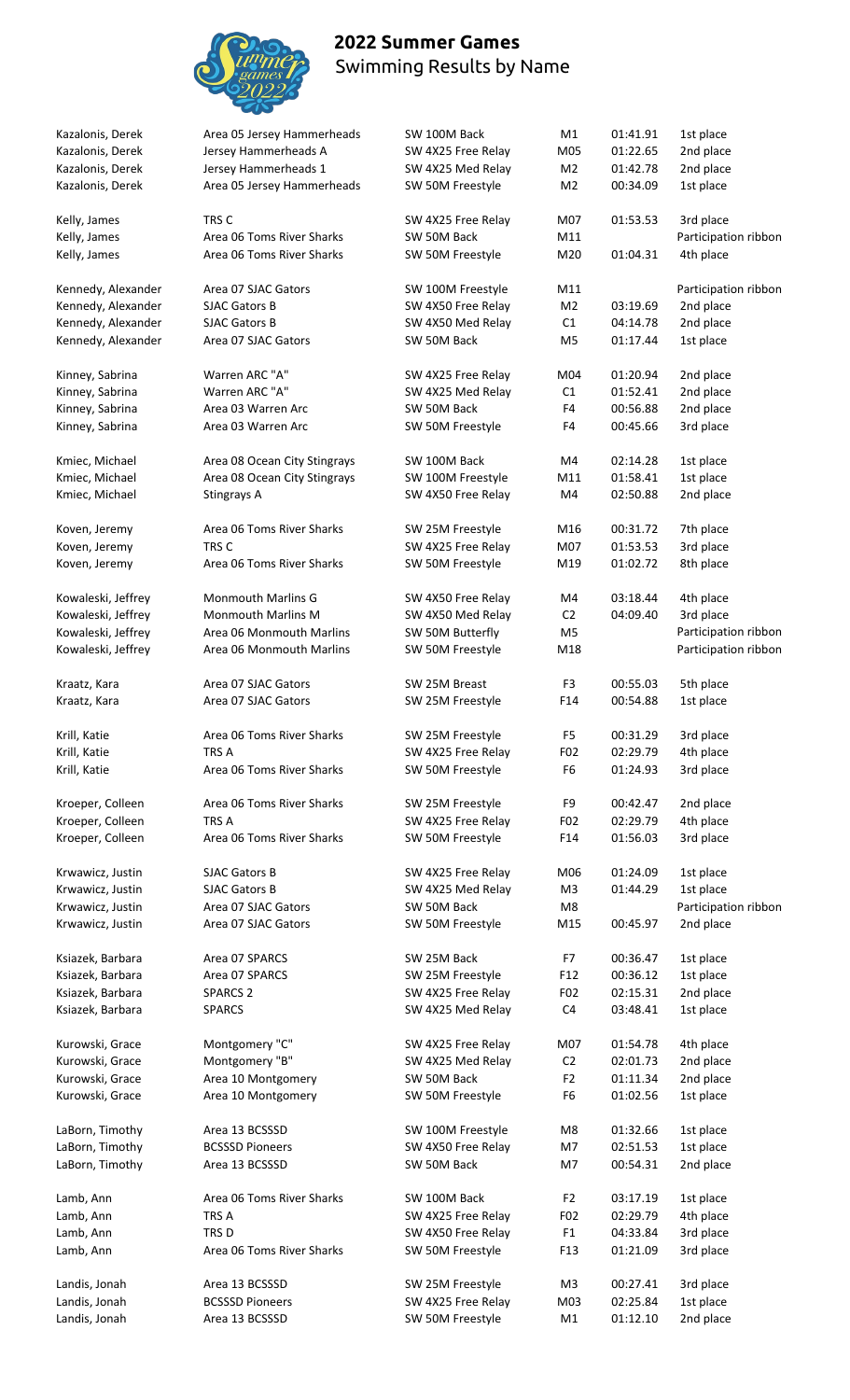

| Lapidus, Natalia                     | Area 05 Jersey Hammerheads                                   | SW 25M Back                             | F8                               | 01:14.40             | 4th place              |
|--------------------------------------|--------------------------------------------------------------|-----------------------------------------|----------------------------------|----------------------|------------------------|
| Lapidus, Natalia                     | Area 05 Jersey Hammerheads                                   | SW 25M Freestyle                        | F13                              | 00:57.81             | 2nd place              |
| Lardiere, Andrew                     | Area 06 New Wave                                             | SW 25M Freestyle                        | M21                              | 01:12.97             | 1st place              |
|                                      | Area 13 BCSSSD                                               |                                         | F <sub>2</sub>                   | 00:43.69             | 2nd place              |
| Lecato, Nikki<br>Lecato, Nikki       | <b>BCSSSD Pioneers</b>                                       | SW 25M Freestyle<br>SW 4X25 Free Relay  | M03                              | 02:25.84             | 1st place              |
|                                      |                                                              |                                         |                                  |                      |                        |
| Lehman, Tamaryn<br>Lehman, Tamaryn   | Area 04 HCYMCA Dolphins<br>Area 04 HCYMCA Dolphins           | SW 100M Back<br>SW 100M Freestyle       | F <sub>2</sub><br>F <sub>6</sub> | 04:11.78<br>04:26.03 | 2nd place<br>2nd place |
| Lehman, Tamaryn                      | Hunterdon Dolphins "A"                                       | SW 4X25 Free Relay                      | M08                              | 02:28.35             | 4th place              |
|                                      |                                                              |                                         |                                  |                      |                        |
| Lehrer, Michael                      | Old Bridge Robins Red                                        | SW 4X25 Free Relay                      | M04                              | 01:12.29             | 1st place              |
| Lehrer, Michael                      | Old Bridge Robins Blue                                       | SW 4X25 Med Relay                       | M1                               | 01:21.18             | 1st place              |
| Lehrer, Michael                      | Area 05 Old Bridge Robin                                     | SW 50M Breast                           | M5                               | 00:42.06             | 2nd place              |
| Lehrer, Michael                      | Area 05 Old Bridge Robin                                     | SW 50M Butterfly                        | M <sub>3</sub>                   | 00:42.84             | 2nd place              |
| Leo, Dalton                          | Area 06 Hazlet Torpedos                                      | SW 25M Breast                           | M1                               | 00:25.66             | 1st place              |
| Leo, Dalton                          | Area 06 Hazlet Torpedos                                      | SW 25M Freestyle                        | M <sub>2</sub>                   | 00:20.19             | 5th place              |
| Leo, Dalton                          | Torpedos A                                                   | SW 4X25 Free Relay                      | M05                              | 01:31.32             | 6th place              |
| Leontiev, Nicholas                   | Area 05 Jersey Hammerheads                                   | SW 25M Back                             | M4                               | 00:44.25             | 2nd place              |
| Leontiev, Nicholas                   | Area 05 Jersey Hammerheads                                   | SW 25M Freestyle                        | M4                               | 00:35.97             | 1st place              |
|                                      |                                                              |                                         |                                  |                      |                        |
| Letts, Samantha                      | Bridgewater JCC "B"                                          | SW 4X50 Free Relay                      | C1                               | 06:09.94             | 3rd place              |
| Letts, Samantha                      | Area 10 Rising Tide                                          | SW 50M Back                             | F <sub>3</sub>                   | 02:07.47             | 2nd place              |
| Letts, Samantha                      | Area 10 Rising Tide                                          | SW 50M Freestyle                        | F6                               | 01:23.47             | 2nd place              |
| Levine, Haley                        | Area 06 FSA                                                  | SW 25M Back                             | F <sub>6</sub>                   | 00:34.69             | 3rd place              |
| Levine, Haley                        | Area 06 FSA                                                  | SW 50M Freestyle                        | F12                              | 01:07.40             | 5th place              |
| Levy, Joshua                         | Area 06 Hazlet Torpedos                                      | SW 25M Freestyle                        | M15                              | 00:17.59             | 2nd place              |
| Levy, Joshua                         | Torpedos A                                                   | SW 4X25 Free Relay                      | M05                              | 01:31.32             | 6th place              |
| Levy, Joshua                         | Area 06 Hazlet Torpedos                                      | SW 50M Freestyle                        | M17                              | 00:48.94             | 4th place              |
|                                      |                                                              |                                         |                                  |                      |                        |
| Liao, Alexander                      | Area 05 Mighty Ducks                                         | SW 100M Freestyle                       | M4                               | 01:39.18             | 2nd place              |
| Liao, Alexander                      | Area 05 Mighty Ducks                                         | SW 25M Back                             | M17                              | 00:29.00             | 3rd place              |
| Liao, Alexander                      | <b>Mighty Ducks B</b>                                        | SW 4X25 Free Relay                      | M01                              | 01:13.08             | 1st place              |
| Liao, Alexander                      | <b>Mighty Ducks B</b>                                        | SW 4X50 Free Relay                      | M6                               | 02:51.41             | 5th place              |
| Lim, Emily                           | Area 05 Jersey Hammerheads                                   | SW 25M Back                             | F3                               | 00:39.62             | Participation ribbor   |
| Lim, Emily                           | Area 05 Jersey Hammerheads                                   | SW 25M Freestyle                        | F <sub>6</sub>                   | 00:45.56             | 1st place              |
| Lim, Emily                           | Jersey Hammerheads B                                         | SW 4X25 Free Relay                      | M07                              | 02:18.22             | 6th place              |
| Lim, Emily                           | Jersey Hammerheads C                                         | SW 4X25 Free Relay                      | M08                              | 02:10.91             | Participation ribbor   |
|                                      |                                                              |                                         |                                  |                      | 4th place              |
| Lin, Jonathan                        | Area 06 Monmouth Marlins<br>Monmouth Marlins E               | SW 100M Freestyle                       | M <sub>6</sub>                   | 01:23.10<br>02:16.63 | 1st place              |
| Lin, Jonathan<br>Lin, Jonathan       | Monmouth Marlins K                                           | SW 4X50 Free Relay<br>SW 4X50 Med Relay | M6<br>M1                         | 02:34.84             | 1st place              |
| Lin, Jonathan                        | Area 06 Monmouth Marlins                                     | SW 50M Back                             | M <sub>6</sub>                   | 00:41.40             | 2nd place              |
|                                      |                                                              |                                         |                                  |                      |                        |
| Lin, Maxim                           | Area 10 Montgomery                                           | SW 50M Breast                           | M <sub>5</sub>                   | 00:40.57             | 1st place              |
| Lin, Maxim                           | Area 10 Montgomery                                           | SW 50M Freestyle                        | M <sub>6</sub>                   | 00:33.18             | 1st place              |
| Lopez-Deren, Rebecca                 | Area 08 Ocean City Stingrays                                 | SW 25M Butterfly                        | F4                               | 00:24.31             | 1st place              |
| Lopez-Deren, Rebecca                 | Stingrays A                                                  | SW 4X25 Med Relay                       | C <sub>3</sub>                   |                      | Participation ribbor   |
| Lopez-Deren, Rebecca                 | Stingrays A                                                  | SW 4X50 Med Relay                       | C1                               | 04:09.47             | 1st place              |
| Lopez-Deren, Rebecca                 | Area 08 Ocean City Stingrays                                 | SW 50M Freestyle                        | F8                               | 00:53.19             | 1st place              |
|                                      |                                                              |                                         |                                  |                      |                        |
| Lorenzi, Vincent<br>Lorenzi, Vincent | Area 08 Ocean City Stingrays<br>Area 08 Ocean City Stingrays | SW 25M Back<br>SW 25M Freestyle         | M17<br>M6                        | 00:24.97<br>00:15.84 | 1st place<br>1st place |
| Lorenzi, Vincent                     | Stingrays A                                                  | SW 4X25 Free Relay                      | M05                              |                      | Participation ribbor   |
|                                      |                                                              |                                         |                                  |                      |                        |
| Lunetta, Jonathan                    | Area 13 Burlington County Marlins                            | SW 25M Breast                           | M <sub>5</sub>                   | 00:38.90             | 1st place              |
| Lunetta, Jonathan                    | Area 13 Burlington County Marlins                            | SW 25M Freestyle                        | M13                              | 00:37.25             | 2nd place              |
| Lunetta, Jonathan                    | YMCA Marlins 2                                               | SW 4X25 Free Relay                      | M08                              | 02:16.75             | 3rd place              |
| Lunetta, Jonathan                    | YMCA Marlins 2                                               | SW 4X25 Med Relay                       | M4                               | 02:01.31             | 1st place              |
| Mackay, Lauren                       | Area 07 SPARCS                                               | SW 25M Back                             | F6                               | 00:31.21             | 1st place              |
| Mackay, Lauren                       | Area 07 SPARCS                                               | SW 25M Freestyle                        | F11                              | 00:32.63             | 4th place              |
| Mackay, Lauren                       | SPARCS <sub>2</sub>                                          | SW 4X25 Free Relay                      | F <sub>02</sub>                  | 02:15.31             | 2nd place              |
|                                      |                                                              |                                         |                                  |                      |                        |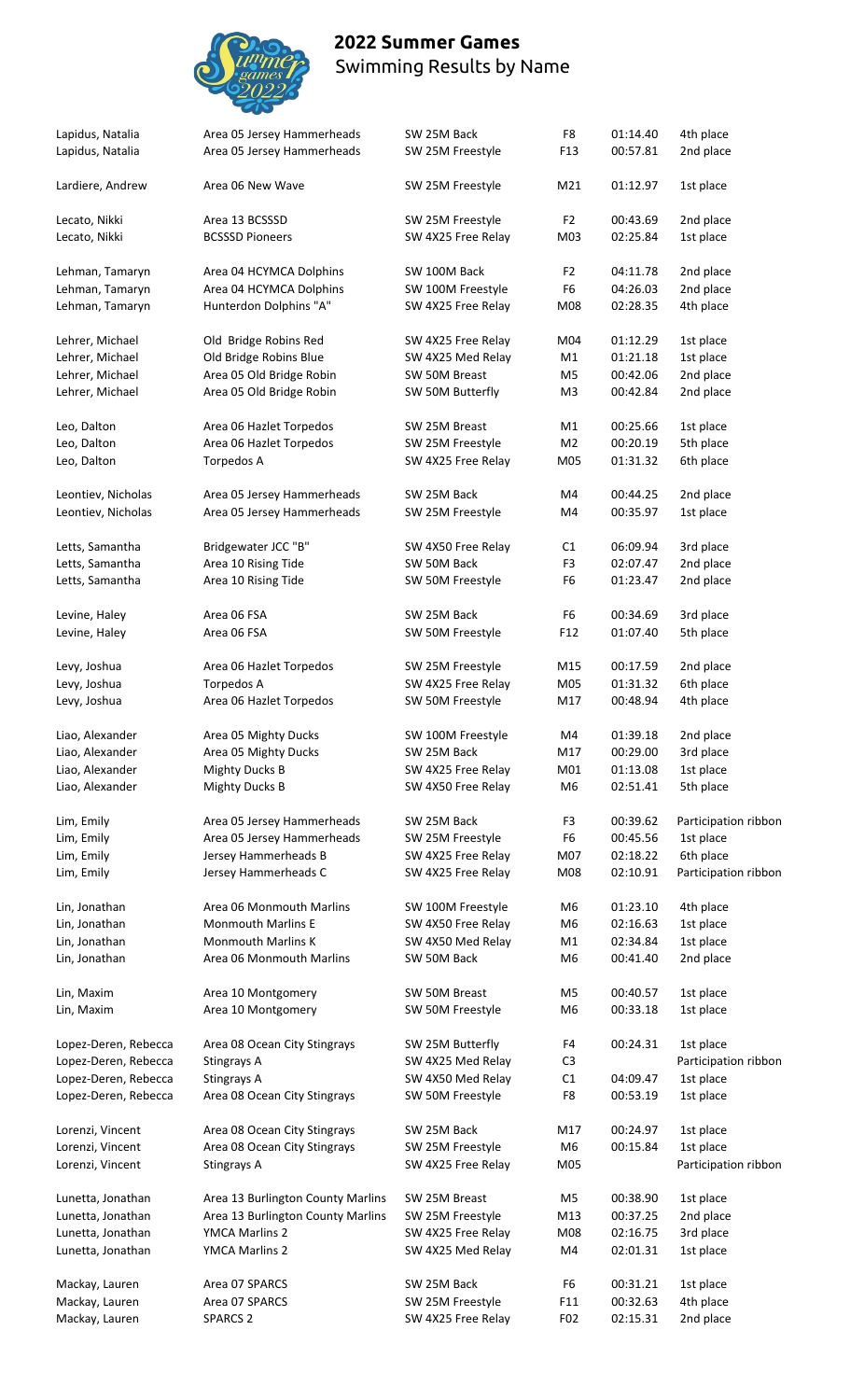

McQuade, Thomas Manta Rays "A" SW 4X25 Free Relay M02 02:00.49 1st place

# Swimming Results by Name

 **2022 Summer Games**

#### Mackiewicz, Clark Area 06 Hazlet Torpedos SW 25M Back M4 M4 Participation ribbon Mackiewicz, Clark Area 06 Hazlet Torpedos SW 25M Freestyle M3 Participation ribbon Mackiewicz, Clark Torpedos B SW 4X25 Free Relay M07 02:13.07 5th place Malcolm, Catherine Area 03 Warren Arc SW 25M Back F5 00:29.02 1st place Malcolm, Catherine Warren ARC "B" SW 4X25 Free Relay M07 Participation ribbon Malcolm, Catherine Area 03 Warren Arc SW 50M Freestyle F8 01:10.97 5th place Marcketta, Thomas Bridgewater JCC "A" SW 4X25 Med Relay M2 Participation ribbon Marcketta, Thomas Bridgewater JCC "A" SW 4X50 Free Relay M4 03:01.12 3rd place Marcketta, Thomas Area 10 Rising Tide SW 50M Back M2 00:44.94 1st place Marcketta, Thomas Area 10 Rising Tide SW 50M Freestyle M2 00:37.66 2nd place Marcone, Francesca Area 05 Jersey Hammerheads SW 25M Butterfly F3 00:36.10 1st place Marcone, Francesca Jersey Hammerheads C SW 4X25 Free Relay M08 02:10.91 Participation ribbon Marcone, Francesca Jersey Hammerheads 1 SW 4X25 Med Relay M2 01:42.78 2nd place Marcone, Francesca Area 05 Jersey Hammerheads SW 50M Freestyle F8 00:59.69 2nd place Marinko, Daniel Area 10 Somerset Hills YMCA SW 50M Back M5 01:20.47 2nd place Marinko, Daniel Area 10 Somerset Hills YMCA SW 50M Freestyle M10 01:04.13 3rd place Markov, David **Area 06 Monmouth Marlins** SW 25M Back M10 00:51.19 1st place Markov, David Area 06 Monmouth Marlins SW 25M Freestyle M18 00:35.28 3rd place Markov, David Monmouth Marlins C SW 4X25 Free Relay M10 02:43.47 1st place Markov, David Monmouth Marlins J SW 4X25 Med Relay M4 Participation ribbon Marshall, Azoya Area 12 Penguins SW 25M Freestyle F1 00:19.25 1st place Marshall, Azoya Penguins 2 SW 4X25 Free Relay M06 01:35.96 4th place Marshall, Azoya Area 12 Penguins SW 50M Freestyle F1 00:45.59 2nd place Martin, James Area 07 SJAC Gators SW 100M Freestyle M3 01:14.28 1st place Martin, James SJAC Gators C SUME ASSO Free Relay M4 02:32.03 1st place Martin, James SJAC Gators C SUMER SW 4X50 Med Relay C2 03:04.57 1st place Martin, James **Area 07 SJAC Gators** SW 50M Butterfly M1 00:42.91 4th place Martin, Patrick **Area 05 Mighty Ducks** SW 25M Back M15 00:37.94 4th place Martin, Patrick Mighty Ducks E SW 4X25 Free Relay M07 01:51.03 1st place Martin, Patrick Mighty Ducks E SW 4X50 Free Relay C1 04:01.15 1st place Martin, Patrick **Area 05 Mighty Ducks** SW 50M Freestyle M19 00:54.75 4th place Mathis, Robert **Area 05 Mighty Ducks** SW 100M Back M4 02:29.78 3rd place Mathis, Robert Area 05 Mighty Ducks SW 100M Breast M3 02:21.09 2nd place Mathis, Robert Mighty Ducks A SW 4X25 Med Relay C1 01:44.06 1st place Mathis, Robert Mighty Ducks A SW 4X50 Free Relay C2 Participation ribbon Matuszkiewicz, Ryan Area 13 Burlington County Marlins SW 25M Back M3 00:23.85 1st place Matuszkiewicz, Ryan YMCA Marlins 1 SW 4X25 Free Relay M05 01:15.35 1st place Matuszkiewicz, Ryan YMCA Marlins 2 SW 4X25 Med Relay M4 02:01.31 1st place Matuszkiewicz, Ryan Area 13 Burlington County Marlins SW 50M Freestyle M3 00:39.81 1st place McCoy, Austin Area 06 Toms River Sharks SW 25M Freestyle M18 00:31.16 1st place McCoy, Austin TRS C TRS C TRIM TRS C SW 4X25 Free Relay M07 01:53.53 3rd place McCoy, Austin Area 06 Toms River Sharks SW 50M Freestyle M21 01:15.34 3rd place McGee, Ryan **Area 07 SJAC Gators** SW 25M Breast M2 Participation ribbon McGee, Ryan SJAC Gators B SW 4X25 Free Relay M06 01:24.09 1st place McGee, Ryan SJAC Gators B SAS SW 4X25 Med Relay M3 01:44.29 1st place McGee, Ryan Area 07 SJAC Gators SW 50M Freestyle M7 00:37.50 5th place McGrath, Kathleen Area 05 NJ Seahawks SW 25M Back F5 00:39.60 2nd place McGrath, Kathleen White Seahawks SW 4X25 Free Relay M06 01:44.16 6th place McGrath, Kathleen Seahawks Blue SW 4X25 Med Relay C1 01:57.06 3rd place McGrath, Kathleen Area 05 NJ Seahawks SW 50M Freestyle F10 01:32.68 3rd place McMullen, Christopher Area 06 Monmouth Marlins SW 100M Breast M1 01:18.34 1st place McMullen, Christopher Area 06 Monmouth Marlins SW 200M Freestyle M1 02:20.57 1st place McMullen, Christopher Monmouth Marlins E SW 4X50 Free Relay M6 02:16.63 1st place McMullen, Christopher Monmouth Marlins K SW 4X50 Med Relay M1 02:34.84 1st place McQuade, Thomas Area 03 Manta Rays SW 25M Freestyle M9 00:40.00 3rd place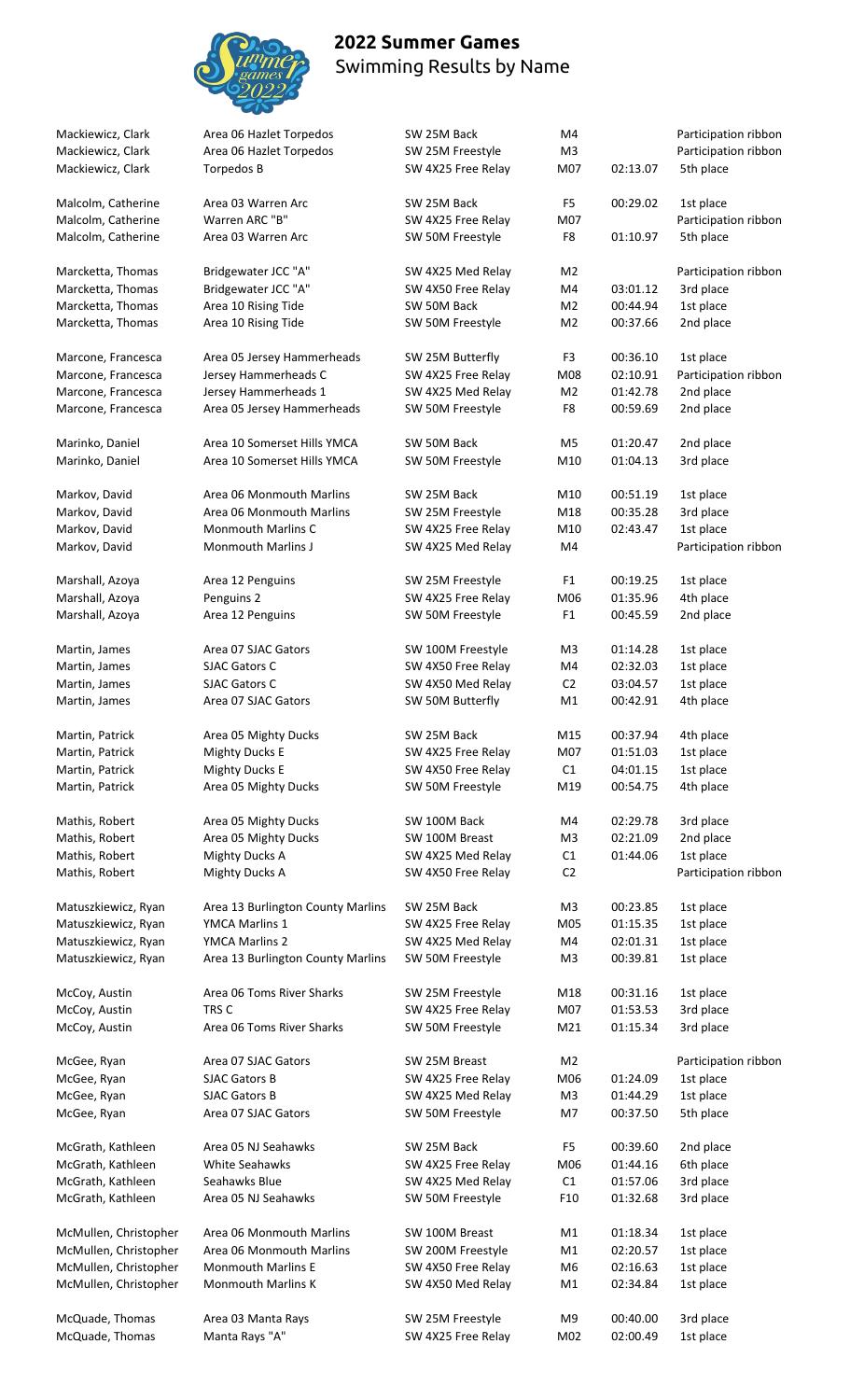

| Melendez, Christopher | Area 12 Penguins             | <b>SW 100M IM</b>  | M1              | 02:01.00 | Participation ribbon |
|-----------------------|------------------------------|--------------------|-----------------|----------|----------------------|
| Melendez, Christopher | Penguins 1                   | SW 4X25 Free Relay | M05             | 01:23.75 | 4th place            |
| Melendez, Christopher | Penguins 1                   | SW 4X50 Med Relay  | C <sub>2</sub>  |          | Participation ribbon |
| Melendez, Christopher | Area 12 Penguins             | SW 50M Freestyle   | M7              | 00:35.59 | 4th place            |
| Mendes, Matthew       | Area 05 NJ Seahawks          | SW 25M Freestyle   | M <sub>2</sub>  | 00:18.75 | 2nd place            |
| Mendes, Matthew       | <b>White Seahawks</b>        | SW 4X25 Free Relay | M06             | 01:44.16 | 6th place            |
| Mendes, Matthew       | <b>Red Seahawks</b>          | SW 4X50 Free Relay | M <sub>5</sub>  | 02:53.25 | 3rd place            |
| Mendes, Matthew       | Area 05 NJ Seahawks          | SW 50M Freestyle   | M3              | 00:44.97 | 4th place            |
| Merino, Bianca        | Jersey Hammerheads C         | SW 4X25 Free Relay | M08             | 02:10.91 | Participation ribbon |
| Merino, Bianca        | Area 05 Jersey Hammerheads   | SW 50M Back        | F <sub>2</sub>  | 01:31.56 | 3rd place            |
| Merino, Bianca        | Area 05 Jersey Hammerheads   | SW 50M Freestyle   | F <sub>10</sub> | 01:17.31 | 2nd place            |
| Migdal, Corey         | Area 10 Montgomery           | SW 25M Freestyle   | M10             | 00:20.94 | 5th place            |
| Migdal, Corey         | Montgomery "C"               | SW 4X25 Free Relay | M07             | 01:54.78 | 4th place            |
| Migdal, Corey         | Montgomery "C"               | SW 4X25 Med Relay  | C <sub>2</sub>  |          | Participation ribbon |
| Migdal, Corey         | Area 10 Montgomery           | SW 50M Freestyle   | M15             | 00:53.63 | 7th place            |
| Miller, Daniel        | Area 08 Ocean City Stingrays | SW 100M Freestyle  | M10             | 01:41.22 | 1st place            |
| Miller, Daniel        | Area 08 Ocean City Stingrays | SW 25M Butterfly   | M <sub>5</sub>  | 00:23.75 | 2nd place            |
| Miller, Daniel        | Stingrays A                  | SW 4X50 Med Relay  | C1              | 04:09.47 | 1st place            |
| Miller, Joseph        | Area 05 Old Bridge Robin     | SW 25M Back        | M <sub>2</sub>  | 00:23.07 | 2nd place            |
| Miller, Joseph        | Area 05 Old Bridge Robin     | SW 25M Freestyle   | M <sub>2</sub>  | 00:19.28 | 3rd place            |
| Miller, Joseph        | Old Bridge Robins Red        | SW 4X25 Free Relay | M04             | 01:12.29 | 1st place            |
| Miller, Joseph        | Old Bridge Robins Blue       | SW 4X25 Med Relay  | M1              | 01:21.18 | 1st place            |
|                       |                              |                    |                 |          |                      |
| Milligan, Katherine   | Area 07 SJAC Gators          | SW 25M Butterfly   | F <sub>2</sub>  |          | Participation ribbon |
| Milligan, Katherine   | Area 07 SJAC Gators          | SW 25M Freestyle   | F <sub>3</sub>  | 00:33.78 | 1st place            |
| Mittleberger, David   | Area 08 Ocean City Stingrays | SW 25M Back        | M7              | 00:25.50 | 2nd place            |
| Mittleberger, David   | Area 08 Ocean City Stingrays | SW 25M Freestyle   | M <sub>5</sub>  | 00:16.72 | 2nd place            |
| Mittleberger, David   | Stingrays A                  | SW 4X25 Free Relay | M05             |          | Participation ribbon |
| Moran, Michael        | Area 07 SJAC Gators          | SW 25M Butterfly   | M4              |          | Participation ribbon |
| Moran, Michael        | Area 07 SJAC Gators          | SW 25M Freestyle   | M16             | 00:21.75 | 2nd place            |
| Moran, Michael        | <b>SJAC Gators C</b>         | SW 4X25 Free Relay | M09             |          | Participation ribbon |
| Mullery, Christopher  | Area 06 Monmouth Marlins     | SW 100M Freestyle  | M7              | 01:32.59 | 2nd place            |
| Mullery, Christopher  | <b>Monmouth Marlins F</b>    | SW 4X50 Free Relay | M <sub>6</sub>  | 02:31.60 | 3rd place            |
| Mullery, Christopher  | <b>Monmouth Marlins L</b>    | SW 4X50 Med Relay  | Μ1              | 03:06.66 | 4th place            |
| Mullery, Christopher  | Area 06 Monmouth Marlins     | SW 50M Butterfly   | M4              | 00:48.69 | 1st place            |
| Muniz, Christian      | Area 05 NJ Seahawks          | SW 25M Freestyle   | M10             | 00:21.94 | 6th place            |
| Muniz, Christian      | <b>White Seahawks</b>        | SW 4X25 Free Relay | M06             | 01:44.16 | 6th place            |
| Muniz, Christian      | <b>Red Seahawks</b>          | SW 4X50 Free Relay | M5              | 02:53.25 | 3rd place            |
| Muniz, Christian      | Area 05 NJ Seahawks          | SW 50M Freestyle   | M15             | 00:57.76 | 8th place            |
| Musarra, Tracy        | Area 08 Ocean City Stingrays | <b>SW 100M IM</b>  | F3              | 02:32.63 | Participation ribbon |
| Musarra, Tracy        | Stingrays A                  | SW 4X50 Med Relay  | C1              | 04:09.47 | 1st place            |
| Musarra, Tracy        | Area 08 Ocean City Stingrays | SW 50M Back        | F <sub>6</sub>  | 01:11.94 | 1st place            |
| Nabrzeski, Melissa    | <b>SJAC Gators Girls</b>     | SW 4X50 Free Relay | F <sub>1</sub>  | 04:01.84 | 1st place            |
| Nabrzeski, Melissa    | <b>SJAC Gators Girls</b>     | SW 4X50 Med Relay  | F <sub>1</sub>  | 04:21.03 | 1st place            |
| Nabrzeski, Melissa    | Area 07 SJAC Gators          | SW 50M Back        | F7              | 01:08.68 | 1st place            |
| Nabrzeski, Melissa    | Area 07 SJAC Gators          | SW 50M Freestyle   | F <sub>12</sub> | 00:58.85 | 1st place            |
| Nalamalapu, Rohith    | Area 05 Jersey Hammerheads   | SW 25M Back        | M13             | 01:30.63 | 3rd place            |
| Nalamalapu, Rohith    | Area 05 Jersey Hammerheads   | SW 50M Freestyle   | M13             | 01:45.41 | 1st place            |
|                       |                              |                    |                 |          |                      |
| Nelson, Beth          | Area 06 Monmouth Marlins     | SW 100M Freestyle  | F4              | 01:46.44 | 1st place            |
| Nelson, Beth          | Area 06 Monmouth Marlins     | SW 25M Butterfly   | F4              | 00:28.10 | 2nd place            |
| Nelson, Beth          | Monmouth Marlins H           | SW 4X25 Med Relay  | F <sub>1</sub>  | 01:40.53 | 1st place            |
| Nelson, Beth          | Monmouth Marlins D           | SW 4X50 Free Relay | C <sub>2</sub>  | 03:06.84 | 1st place            |
| Nester, Robert        | Mercer Sailfish              | SW 4X25 Med Relay  | M5              |          | Participation ribbon |
| Nester, Robert        | Area 11 Mercer Sailfish      | SW 50M Butterfly   | M5              | 01:11.41 | 1st place            |
| Nester, Robert        | Area 11 Mercer Sailfish      | SW 50M Freestyle   | M19             | 00:56.56 | 6th place            |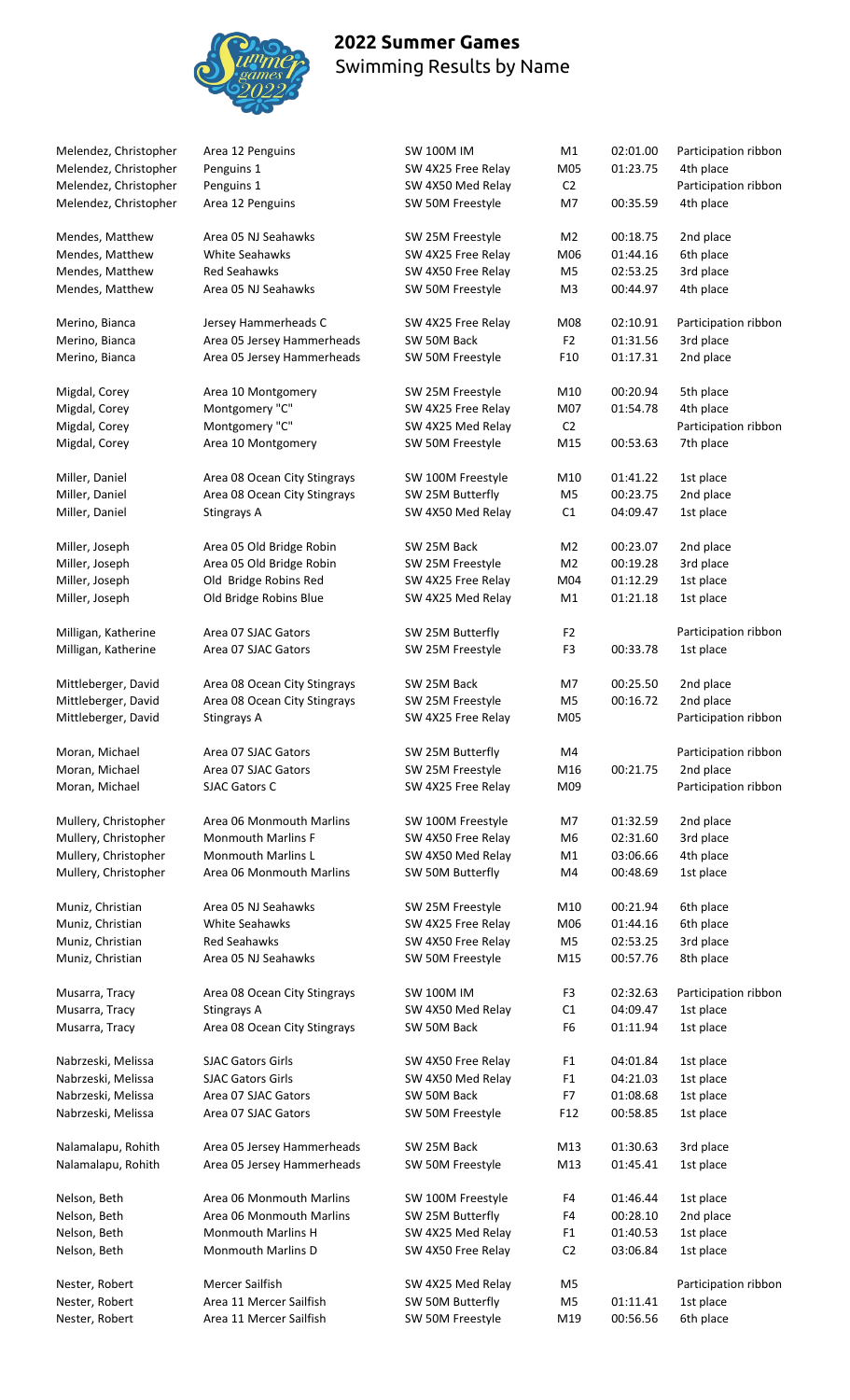

| Nolte, Erik          | Montgomery "B"            | SW 4X25 Free Relay | M05             | 01:32.68 | 7th place            |
|----------------------|---------------------------|--------------------|-----------------|----------|----------------------|
| Nolte, Erik          | Montgomery "B"            | SW 4X25 Med Relay  | C <sub>2</sub>  | 02:01.73 | 2nd place            |
| Nolte, Erik          | Area 10 Montgomery        | SW 50M Back        | M <sub>2</sub>  | 00:52.31 | 4th place            |
|                      | Area 10 Montgomery        | SW 50M Freestyle   | M3              | 00:45.90 | 5th place            |
| Nolte, Erik          |                           |                    |                 |          |                      |
| Nomorosa, Nick       | Area 10 Montgomery        | SW 25M Breast      | M4              | 00:21.63 | 1st place            |
|                      |                           |                    |                 |          |                      |
| Nomorosa, Nick       | Area 10 Montgomery        | SW 25M Freestyle   | M15             | 00:18.93 | 3rd place            |
| Nomorosa, Nick       | Montgomery "B"            | SW 4X25 Free Relay | M05             | 01:32.68 | 7th place            |
| O'Connor, Maryanne   | Area 12 Penguins          | SW 25M Back        | F6              | 00:34.50 | 2nd place            |
|                      |                           |                    |                 |          |                      |
| O'Connor, Maryanne   | Area 12 Penguins          | SW 25M Freestyle   | F10             | 00:26.37 | 1st place            |
| O'Keefe, Paige       | Area 07 SJAC Gators       | SW 25M Back        | F4              | 01:33.37 | 1st place            |
| O'Keefe, Paige       | Area 07 SJAC Gators       | SW 25M Freestyle   | F7              | 00:54.25 | 2nd place            |
|                      |                           |                    |                 |          |                      |
| Olivadoti, Salvatore | <b>FSA Seals</b>          | SW 4X25 Med Relay  | M <sub>3</sub>  |          | Participation ribbon |
| Olivadoti, Salvatore | <b>FSA Seals</b>          | SW 4X50 Free Relay | M3              | 03:43.43 | 2nd place            |
| Olivadoti, Salvatore | Area 06 FSA               | SW 50M Back        | M7              |          | Participation ribbon |
|                      |                           |                    |                 |          |                      |
| Olivadoti, Salvatore | Area 06 FSA               | SW 50M Freestyle   | M14             | 00:43.12 | 4th place            |
| Ominski, Matthew     | Area 06 New Wave          | SW 25M Breast      | M5              | 00:42.47 | 3rd place            |
| Ominski, Matthew     | Area 06 New Wave          | SW 25M Freestyle   | M18             | 00:36.84 | 4th place            |
|                      |                           |                    |                 |          |                      |
| Ostner, Thomas       | Area 06 Monmouth Marlins  | SW 25M Back        | M15             | 00:31.04 | 2nd place            |
| Ostner, Thomas       | Area 06 Monmouth Marlins  | SW 25M Freestyle   | M16             | 00:22.06 | 3rd place            |
| Ostner, Thomas       | <b>Monmouth Marlins A</b> | SW 4X25 Free Relay | M06             | 01:35.44 | 3rd place            |
| Ostner, Thomas       | <b>Monmouth Marlins J</b> | SW 4X25 Med Relay  | M4              |          | Participation ribbon |
|                      |                           |                    |                 |          |                      |
| Painson, Dominique   | Area 10 Rising Tide       | SW 25M Freestyle   | F8              | 00:31.13 | 2nd place            |
| Painson, Dominique   | Bridgewater JCC "B"       | SW 4X25 Free Relay | M08             | 03:00.06 | 5th place            |
| Painson, Dominique   | Bridgewater JCC "B"       | SW 4X50 Free Relay | C1              | 06:09.94 | 3rd place            |
|                      |                           |                    |                 |          |                      |
| Painson, Dominique   | Area 10 Rising Tide       | SW 50M Freestyle   | F8              | 01:18.56 | 6th place            |
| Palladino, Audrey    | Area 06 Monmouth Marlins  | SW 25M Butterfly   | F4              | 00:28.16 | 3rd place            |
| Palladino, Audrey    | Area 06 Monmouth Marlins  | SW 25M Freestyle   | F <sub>10</sub> | 00:26.65 | 2nd place            |
|                      |                           |                    |                 |          |                      |
| Palladino, Audrey    | <b>Monmouth Marlins A</b> | SW 4X25 Free Relay | M06             | 01:35.44 | 3rd place            |
| Palladino, Audrey    | <b>Monmouth Marlins I</b> | SW 4X25 Med Relay  | C <sub>2</sub>  | 01:55.16 | 1st place            |
| Pallotta, Angelina   | Area 12 Penguins          | <b>SW 200M IM</b>  | F <sub>1</sub>  | 04:12.22 | 1st place            |
|                      |                           |                    |                 |          |                      |
| Pallotta, Angelina   | Penguins 1                | SW 4X25 Free Relay | M05             | 01:23.75 | 4th place            |
| Pallotta, Angelina   | Penguins 1                | SW 4X50 Med Relay  | C <sub>2</sub>  |          | Participation ribbon |
| Pallotta, Angelina   | Area 12 Penguins          | SW 50M Butterfly   | F1              | 00:46.78 | 1st place            |
|                      |                           |                    |                 |          |                      |
| Pantano, Paul        | Area 05 Old Bridge Robin  | SW 25M Back        | M8              | 00:30.60 | 3rd place            |
| Pantano, Paul        | Area 05 Old Bridge Robin  | SW 25M Freestyle   | M11             | 00:22.25 | 3rd place            |
| Pantano, Paul        | Old Bridge Robins Yellow  | SW 4X25 Free Relay | M06             | 01:43.09 | 5th place            |
| Papirio, Susan       | Area 12 Penguins          | SW 25M Breast      | F4              | 00:45.16 | 2nd place            |
| Papirio, Susan       | Penguins 3                | SW 4X25 Free Relay | F <sub>02</sub> | 02:25.37 | 3rd place            |
|                      |                           |                    | F4              |          |                      |
| Papirio, Susan       | Area 12 Penguins          | SW 50M Breast      |                 | 01:46.25 | 2nd place            |
| Payne, Emily         | Area 13 BCSSSD            | SW 100M Breast     | F2              | 02:02.60 | 1st place            |
| Payne, Emily         | <b>BCSSSD Pioneers</b>    | SW 4X50 Free Relay | M7              | 02:51.53 | 1st place            |
|                      |                           |                    |                 |          |                      |
| Pecoraro, Danielle   | Area 06 New Wave          | SW 25M Breast      | F3              | 00:50.38 | 4th place            |
| Pecoraro, Danielle   | Area 06 New Wave          | SW 25M Freestyle   | F11             | 00:31.22 | 3rd place            |
|                      | New Wave                  |                    | M07             |          |                      |
| Pecoraro, Danielle   |                           | SW 4X25 Free Relay |                 | 01:52.65 | 2nd place            |
| Pecoraro, Danielle   | New Wave                  | SW 4X25 Med Relay  | C <sub>3</sub>  | 02:35.91 | 1st place            |
| Perry, John          | Area 06 Monmouth Marlins  | SW 25M Freestyle   | M17             | 00:29.25 | 5th place            |
| Perry, John          | <b>Mighty Ducks D</b>     | SW 4X25 Free Relay | M06             | 01:48.78 | Participation ribbon |
|                      |                           |                    |                 |          |                      |
| Perry, John          | Monmouth Marlins I        | SW 4X25 Med Relay  | C <sub>2</sub>  | 01:55.16 | 1st place            |
| Perry, John          | Area 06 Monmouth Marlins  | SW 50M Freestyle   | M21             | 01:08.38 | 2nd place            |
| Pestritto, Thomas    | Area 07 SPARCS            | SW 25M Back        | M5              | 01:40.00 | 1st place            |
| Pestritto, Thomas    | Area 07 SPARCS            | SW 25M Freestyle   | M20             | 01:04.60 | 1st place            |
| Pestritto, Thomas    | <b>SPARCS</b>             | SW 4X25 Med Relay  | C4              | 03:48.41 | 1st place            |
|                      |                           |                    |                 |          |                      |
| Pietrzak, Lori       | Area 10 Rising Tide       | SW 100M Freestyle  | F5              | 02:37.91 | 2nd place            |
| Pietrzak, Lori       | Bridgewater JCC "B"       | SW 4X50 Free Relay | C1              | 06:09.94 | 3rd place            |
| Pietrzak, Lori       | Area 10 Rising Tide       | SW 50M Back        | F7              | 01:19.81 | 4th place            |
|                      |                           |                    |                 |          |                      |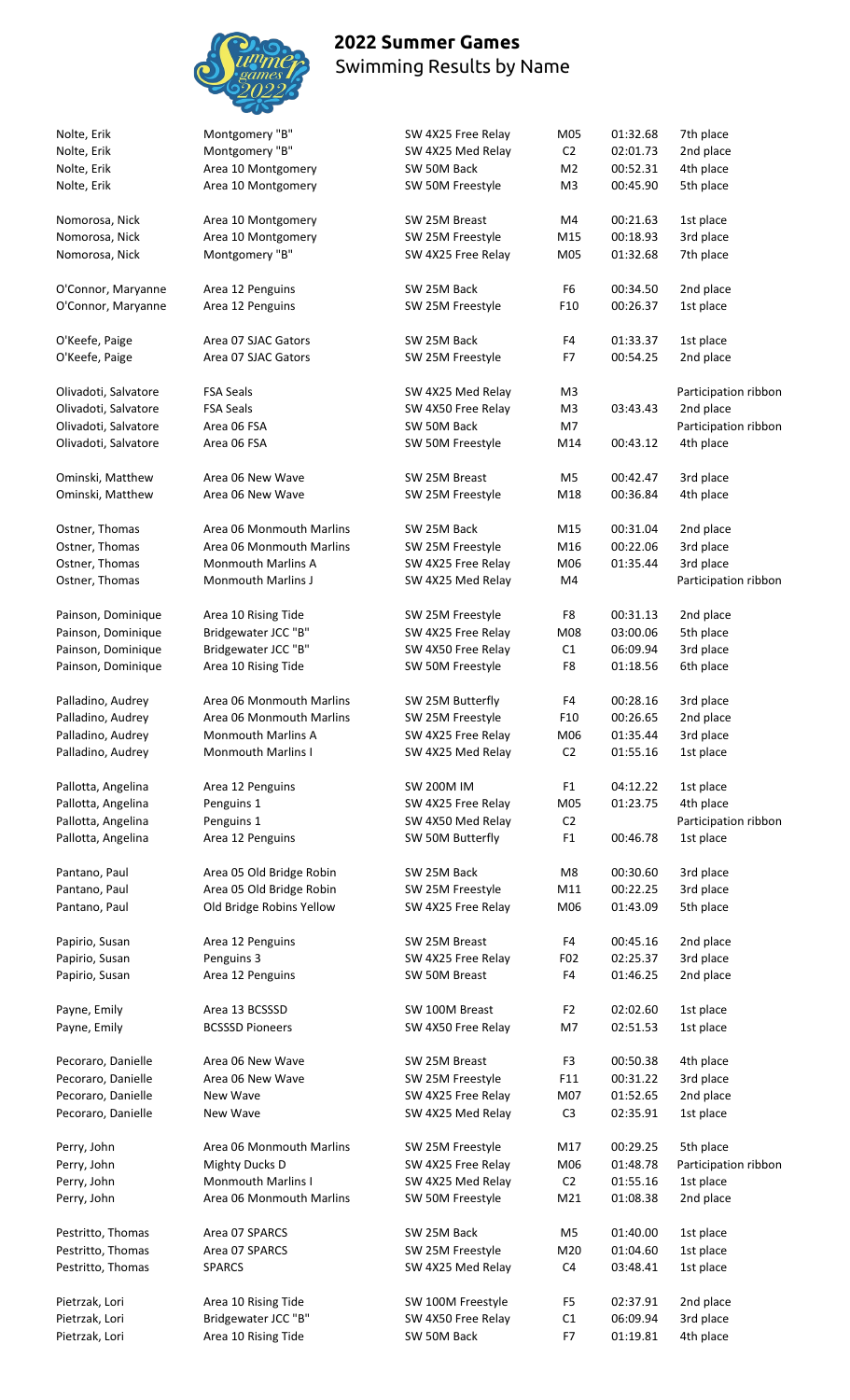

| Pkhrikyan, Kristina | Old Bridge Robins Purple          | SW 4X25 Free Relay | F01            | 01:24.44             | 1st place            |
|---------------------|-----------------------------------|--------------------|----------------|----------------------|----------------------|
| Pluhar, Cynthia     | Area 04 HCYMCA Dolphins           | SW 100M Breast     | F1             | 03:48.06             | 1st place            |
| Pluhar, Cynthia     | Area 04 HCYMCA Dolphins           | SW 100M Freestyle  | F6             | 03:01.62             | 1st place            |
| Pluhar, Cynthia     | Hunterdon Dolphins "A"            | SW 4X25 Free Relay | M08            | 02:28.35             | 4th place            |
| Ponticorvo, Felipe  | Area 10 Montgomery                | SW 50M Back        | M1             | 00:41.34             | 1st place            |
| Ponticorvo, Felipe  | Area 10 Montgomery                | SW 50M Freestyle   | M <sub>6</sub> | 00:33.87             | 2nd place            |
| Potestivo, Kerry    | Area 06 Monmouth Marlins          | SW 25M Breast      | F4             | 00:28.96             | 1st place            |
| Potestivo, Kerry    | Area 06 Monmouth Marlins          | SW 25M Butterfly   | F4             | 00:29.93             | 4th place            |
| Potestivo, Kerry    | <b>Monmouth Marlins I</b>         | SW 4X25 Med Relay  | C <sub>2</sub> | 01:55.16             | 1st place            |
| Potestivo, Kerry    | <b>Monmouth Marlins D</b>         | SW 4X50 Free Relay | C <sub>2</sub> | 03:06.84             | 1st place            |
| Prabhu Bala, Kishan | Area 10 Rising Tide               | SW 25M Back        | M9             | 00:43.78             | 3rd place            |
| Prabhu Bala, Kishan | Area 10 Rising Tide               | SW 25M Freestyle   | M <sub>9</sub> | 00:43.10             | 4th place            |
| Prabhu Bala, Kishan | Bridgewater JCC "A"               | SW 4X25 Free Relay | M10            | 02:26.22             | Participation ribbon |
| Prendergast, Jeff   | Area 13 Burlington County Marlins | SW 25M Back        | M14            | 00:25.22             | 2nd place            |
| Prendergast, Jeff   | YMCA Marlins 1                    | SW 4X25 Free Relay | M05            | 01:15.35             | 1st place            |
| Prendergast, Jeff   | YMCA Marlins 1                    | SW 4X25 Med Relay  | M <sub>2</sub> | 01:33.75             | 1st place            |
| Prendergast, Jeff   | Area 13 Burlington County Marlins | SW 50M Freestyle   | M18            | 00:43.31             | 4th place            |
| Prettyman, Ryan     | Stingrays A                       | SW 4X50 Free Relay | M4             | 02:50.88             | 2nd place            |
|                     |                                   |                    |                |                      |                      |
| Prettyman, Ryan     | Area 08 Ocean City Stingrays      | SW 50M Back        | M <sub>6</sub> | 00:34.90             | 1st place            |
| Prettyman, Ryan     | Area 08 Ocean City Stingrays      | SW 50M Freestyle   | M14            | 00:31.35             | 1st place            |
| Pringle, Matthew    | TRS E                             | SW 4X25 Free Relay | M06            | 01:44.28             | 7th place            |
| Pringle, Matthew    | Area 06 Toms River Sharks         | SW 50M Back        | M7             | 01:00.90             | 4th place            |
| Pringle, Matthew    | Area 06 Toms River Sharks         | SW 50M Freestyle   | M15            | 00:48.71             | 5th place            |
| Pringle, Thomas     | TRS E                             | SW 4X25 Free Relay | M06            | 01:44.28             | 7th place            |
| Pringle, Thomas     | Area 06 Toms River Sharks         | SW 50M Back        | M7             | 01:02.43             | 5th place            |
| Pringle, Thomas     | Area 06 Toms River Sharks         | SW 50M Freestyle   | M15            | 00:47.75             | 3rd place            |
|                     |                                   |                    |                |                      |                      |
| Pullella, Sabrina   | Area 08 Ocean City Stingrays      | SW 25M Back        | F9             | 00:50.50             | 1st place            |
| Pullella, Sabrina   | Area 08 Ocean City Stingrays      | SW 25M Freestyle   | F12            | 00:51.47             | 4th place            |
| Purkis, Bianca      | Penguins 1                        | SW 4X25 Free Relay | M05            | 01:23.75             | 4th place            |
| Purkis, Bianca      | Penguins 1                        | SW 4X50 Med Relay  | C <sub>2</sub> |                      | Participation ribbon |
| Purkis, Bianca      | Area 12 Penguins                  | SW 50M Back        | F <sub>1</sub> | 00:58.02             | 2nd place            |
| Purkis, Bianca      | Area 12 Penguins                  | SW 50M Freestyle   | F4             | 00:44.44             | 2nd place            |
|                     |                                   |                    |                |                      |                      |
| Quach, Jonathan     | Jersey Hammerheads A              | SW 4X25 Free Relay | M05            | 01:22.65             | 2nd place            |
| Quach, Jonathan     | Area 05 Jersey Hammerheads        | SW 50M Back        | M8             |                      | Participation ribbon |
| Quach, Jonathan     | Area 05 Jersey Hammerheads        | SW 50M Freestyle   | M20            | 01:03.78             | 3rd place            |
| Quattrocchi, Thomas | Area 08 Ocean City Stingrays      | SW 100M Back       | M <sub>2</sub> | 01:56.78             | 3rd place            |
| Quattrocchi, Thomas | Stingrays A                       | SW 4X50 Free Relay | M4             | 02:50.88             | 2nd place            |
| Quattrocchi, Thomas | Stingrays A                       | SW 4X50 Med Relay  | C1             | 04:09.47             | 1st place            |
| Quattrocchi, Thomas | Area 08 Ocean City Stingrays      | SW 50M Freestyle   | M14            | 00:38.58             | 2nd place            |
| Racz, Sebastian     | Area 12 Penguins                  | SW 25M Freestyle   | M11            | 00:18.33             | 1st place            |
| Racz, Sebastian     | Penguins 2                        | SW 4X25 Free Relay | M06            | 01:35.96             | 4th place            |
| Racz, Sebastian     | Area 12 Penguins                  | SW 50M Back        | M7             | 01:05.75             | 6th place            |
| Radha, Emily        | Area 10 Somerset Hills YMCA       | SW 25M Breast      | F3             | 00:47.28             | 3rd place            |
| Radha, Emily        | Area 10 Somerset Hills YMCA       | SW 25M Freestyle   | F6             | 00:50.34             | 2nd place            |
|                     |                                   |                    |                |                      |                      |
| Rawlins, John       | Area 13 Independent Rawlins       | <b>SW 200M IM</b>  | M1             | 02:35.44             | 1st place            |
| Rawlins, John       | Area 13 Independent Rawlins       | SW 400M Freestyle  | M1             | 04:38.75             | 1st place            |
| Rayot, David        | Bridgewater JCC "A"               | SW 4X25 Free Relay | M10            | 02:26.22             | Participation ribbon |
| Rayot, David        | Bridgewater JCC "D"               | SW 4X50 Free Relay | M1             | 05:16.31             | 1st place            |
| Rayot, David        | Area 10 Rising Tide               | SW 50M Back        | M11            | 01:06.81             | 3rd place            |
| Rayot, David        | Area 10 Rising Tide               | SW 50M Freestyle   | M20            | 01:05.53             | 6th place            |
|                     | Area 06 New Wave                  | SW 25M Butterfly   | M4             |                      |                      |
| Rears, Thomas       | Area 06 New Wave                  |                    |                | 00:36.09<br>00:27.25 | 1st place            |
| Rears, Thomas       |                                   | SW 25M Freestyle   | M16            |                      | 6th place            |
| Rears, Thomas       | New Wave                          | SW 4X25 Free Relay | M07            | 01:52.65             | 2nd place            |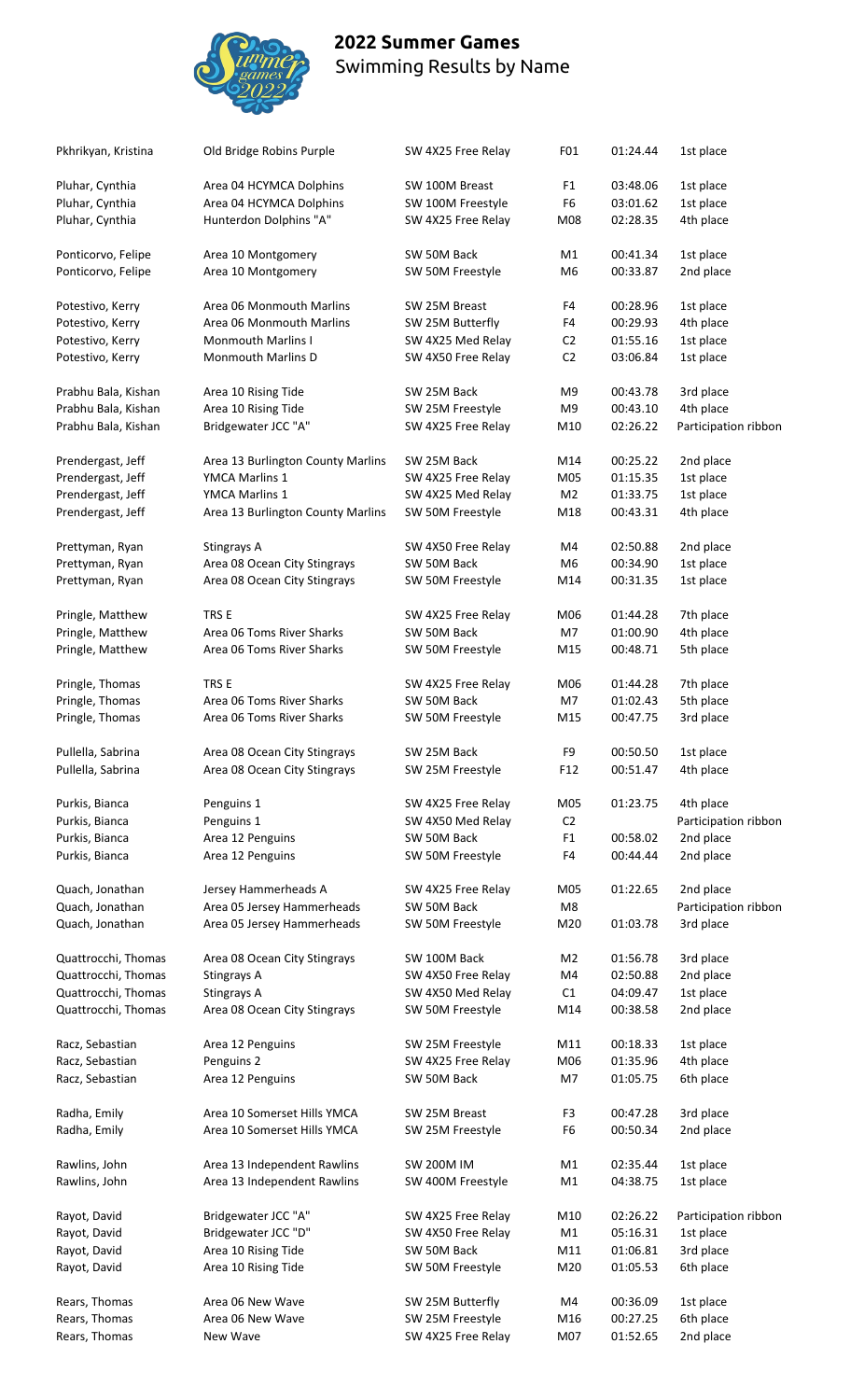

| Rears, Thomas         | New Wave                          | SW 4X25 Med Relay  | C <sub>3</sub> | 02:35.91 | 1st place            |
|-----------------------|-----------------------------------|--------------------|----------------|----------|----------------------|
| Reiss, Brett          | Area 06 FSA                       | SW 25M Back        | M14            | 00:26.37 | 3rd place            |
| Reiss, Brett          | <b>FSA Seals</b>                  | SW 4X25 Med Relay  | M <sub>3</sub> |          | Participation ribbon |
| Reiss, Brett          | <b>FSA Seals</b>                  | SW 4X50 Free Relay | M <sub>3</sub> | 03:43.43 | 2nd place            |
| Reiss, Brett          | Area 06 FSA                       | SW 50M Freestyle   | M19            | 00:53.47 | 3rd place            |
| Retamozo, Andres      | Area 08 Greenheads Swimming       | SW 25M Back        | M9             |          | Participation ribbon |
| Retamozo, Andres      | Area 08 Greenheads Swimming       | SW 25M Freestyle   | M7             | 00:32.63 | 4th place            |
| Reynolds, Adrian      | <b>SJAC Gators Girls</b>          | SW 4X25 Free Relay | F02            | 01:51.69 | 1st place            |
| Reynolds, Adrian      | <b>SJAC Gators Girls</b>          | SW 4X25 Med Relay  | F <sub>2</sub> |          | Participation ribbon |
| Reynolds, Adrian      | Area 07 SJAC Gators               | SW 50M Back        | F <sub>5</sub> | 01:19.53 | 2nd place            |
| Reynolds, Adrian      | Area 07 SJAC Gators               | SW 50M Freestyle   | F11            | 00:47.62 | 2nd place            |
|                       |                                   |                    |                |          |                      |
| Richards, David       | TRS B                             | SW 4X25 Free Relay | M05            | 01:23.00 | 3rd place            |
| Richards, David       | Area 06 Toms River Sharks         | SW 50M Back        | M8             | 00:53.43 | 1st place            |
| Richards, David       | Area 06 Toms River Sharks         | SW 50M Freestyle   | M17            | 00:34.16 | 2nd place            |
| Riegler, Gregory      | Area 06 FSA                       | SW 25M Breast      | M3             |          | Participation ribbon |
| Riegler, Gregory      | Area 06 FSA                       | SW 25M Freestyle   | M17            | 00:29.47 | 6th place            |
| Risley, Tyler         | Area 05 Old Bridge Robin          | SW 25M Back        | M6             | 00:21.41 | 2nd place            |
| Risley, Tyler         | Area 05 Old Bridge Robin          | SW 25M Freestyle   | M10            | 00:16.97 | 1st place            |
| Risley, Tyler         | Old Bridge Robins Yellow          | SW 4X25 Free Relay | M06            | 01:43.09 | 5th place            |
|                       |                                   |                    |                |          |                      |
| Ritchie, Christine    | <b>Monmouth Marlins H</b>         | SW 4X25 Med Relay  | F <sub>1</sub> | 01:40.53 | 1st place            |
| Ritchie, Christine    | <b>Monmouth Marlins D</b>         | SW 4X50 Free Relay | C <sub>2</sub> | 03:06.84 | 1st place            |
| Ritchie, Christine    | Area 06 Monmouth Marlins          | SW 50M Back        | F4             | 00:55.62 | 1st place            |
| Ritchie, Christine    | Area 06 Monmouth Marlins          | SW 50M Freestyle   | F4             | 00:44.03 | 1st place            |
| Roman, Genesis        | Area 07 SJAC Gators               | SW 25M Back        | M7             | 00:26.34 | 3rd place            |
| Roman, Genesis        | Area 07 SJAC Gators               | SW 50M Freestyle   | M8             | 00:41.65 | 4th place            |
| Rosenthal, Leah       | Area 03 Manta Rays                | SW 25M Back        | F2             | 00:29.12 | 1st place            |
| Rosenthal, Leah       | Manta Rays "A"                    | SW 4X25 Free Relay | M02            | 02:00.49 | 1st place            |
| Rosenthal, Leah       | Area 03 Manta Rays                | SW 50M Freestyle   | F <sub>2</sub> | 00:57.00 | 1st place            |
|                       |                                   |                    |                |          |                      |
| Rosero, Jonathan      | Area 13 Burlington County Marlins | SW 25M Back        | M13            | 01:05.03 | 1st place            |
| Rosero, Jonathan      | Area 13 Burlington County Marlins | SW 25M Freestyle   | M19            | 00:41.20 | 1st place            |
| Rosero, Jonathan      | YMCA Marlins 3                    | SW 4X25 Free Relay | M08            | 01:57.97 | 2nd place            |
| Ryan, Payton          | Area 13 Burlington County Marlins | SW 25M Butterfly   | M2             | 00:38.97 | 2nd place            |
| Ryan, Payton          | YMCA Marlins 3                    | SW 4X25 Free Relay | M08            | 01:57.97 | 2nd place            |
| Ryan, Payton          | YMCA Marlins 2                    | SW 4X25 Med Relay  | M4             | 02:01.31 | 1st place            |
| Ryan, Payton          | Area 13 Burlington County Marlins | SW 50M Freestyle   | M11            | 01:07.84 | 1st place            |
|                       |                                   |                    |                |          |                      |
| Sabo, Kyle            | Area 12 Penguins                  | SW 25M Back        | M12            | 00:45.34 | 5th place            |
| Sabo, Kyle            | Area 12 Penguins                  | SW 25M Freestyle   | M12            | 00:28.19 | 1st place            |
| Sabo, Kyle            | Penguins 2                        | SW 4X25 Free Relay | M06            | 01:35.96 | 4th place            |
| Sarnel, Corrine       | Area 12 Penguins                  | SW 25M Back        | F <sub>2</sub> | 00:36.75 | 3rd place            |
| Sarnel, Corrine       | Area 12 Penguins                  | SW 25M Freestyle   | F <sub>5</sub> | 00:27.19 | 2nd place            |
| Sarnel, Corrine       | Penguins 3                        | SW 4X25 Free Relay | F02            | 02:25.37 | 3rd place            |
| Schaefer, Christopher | Area 10 Somerset Hills YMCA       | SW 25M Back        | M17            |          | Participation ribbon |
| Schaefer, Christopher | Area 10 Somerset Hills YMCA       | SW 50M Freestyle   | M9             | 00:50.90 | 4th place            |
|                       |                                   |                    |                |          |                      |
| Schiavello, Jordan    | Area 06 Monmouth Marlins          | <b>SW 100M IM</b>  | M <sub>3</sub> | 01:46.38 | 2nd place            |
| Schiavello, Jordan    | <b>Monmouth Marlins F</b>         | SW 4X50 Free Relay | M6             | 02:31.60 | 3rd place            |
| Schiavello, Jordan    | Monmouth Marlins L                | SW 4X50 Med Relay  | M1             | 03:06.66 | 4th place            |
| Schiavello, Jordan    | Area 06 Monmouth Marlins          | SW 50M Breast      | M5             | 00:48.00 | 3rd place            |
| Schlaegel, Kirsten    | Area 07 SJAC Gators               | SW 25M Back        | F4             | 01:34.44 | 2nd place            |
| Schlaegel, Kirsten    | Area 07 SJAC Gators               | SW 25M Freestyle   | F14            | 01:02.41 | 3rd place            |
| Schoch, Thomas        | Area 03 Manta Rays                | SW 100M Butterfly  | M1             | 01:22.58 | 1st place            |
| Schoch, Thomas        | Area 03 Manta Rays                | SW 100M Freestyle  | M6             | 01:06.69 | 2nd place            |
| Schoch, Thomas        |                                   |                    |                |          |                      |
|                       | Manta Rays "A"                    | SW 4X50 Free Relay | M6             | 02:30.84 | 2nd place            |
| Schoch, Thomas        | Manta Rays "A"                    | SW 4X50 Med Relay  | M1             | 02:51.12 | 3rd place            |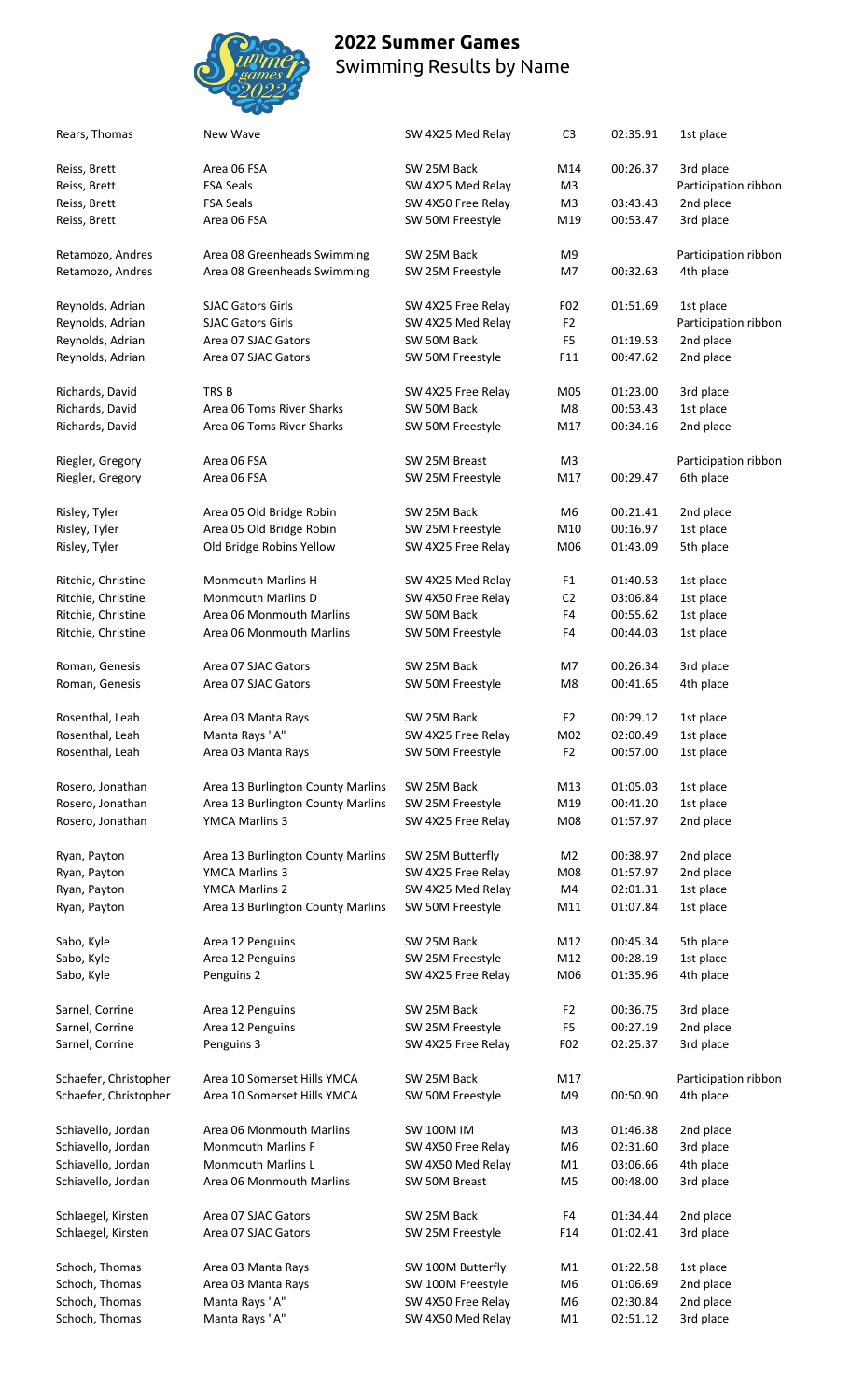

| Schoener, Eric                   | Area 03 Warren Arc                                   | <b>SW 100M IM</b>                 | M <sub>2</sub>  | 02:12.47             | 3rd place              |
|----------------------------------|------------------------------------------------------|-----------------------------------|-----------------|----------------------|------------------------|
| Schoener, Eric                   | Area 03 Warren Arc                                   | SW 25M Butterfly                  | M <sub>5</sub>  | 00:23.49             | 1st place              |
| Schoener, Eric                   | Warren ARC "A"                                       | SW 4X25 Free Relay                | M04             | 01:20.94             | 2nd place              |
| Schoener, Eric                   | Warren ARC "A"                                       | SW 4X25 Med Relay                 | C1              | 01:52.41             | 2nd place              |
| Schulman, Jacob                  | <b>Mighty Ducks B</b>                                | SW 4X25 Free Relay                | M01             | 01:13.08             | 1st place              |
| Schulman, Jacob                  | <b>Mighty Ducks B</b>                                | SW 4X50 Free Relay                | M <sub>6</sub>  | 02:51.41             | 5th place              |
| Schulman, Jacob                  | Area 05 Mighty Ducks                                 | SW 50M Back                       | M <sub>3</sub>  | 00:54.96             | 6th place              |
| Schulman, Jacob                  | Area 05 Mighty Ducks                                 | SW 50M Freestyle                  | M7              | 00:40.69             | 8th place              |
| Schwarz, Tristan                 | Area 06 Monmouth Marlins                             | SW 25M Freestyle                  | M13             |                      | Participation ribbon   |
| Schwarz, Tristan                 | <b>Monmouth Marlins C</b>                            | SW 4X25 Free Relay                | M10             | 02:43.47             | 1st place              |
| Schwarz, Tristan                 | Area 06 Monmouth Marlins                             | SW 50M Freestyle                  | M16             | 01:16.76             | 4th place              |
| Sclavunos, Nikolas               | Area 06 Toms River Sharks                            |                                   | M <sub>5</sub>  | 00:19.75             | 5th place              |
|                                  | TRS <sub>B</sub>                                     | SW 25M Freestyle                  |                 |                      |                        |
| Sclavunos, Nikolas               |                                                      | SW 4X25 Free Relay                | M05             | 01:23.00             | 3rd place              |
| Sclavunos, Nikolas               | Area 06 Toms River Sharks                            | SW 50M Freestyle                  | M8              | 00:48.06             | 7th place              |
| Sereda, Juliet                   | Area 06 Toms River Sharks                            | SW 100M Freestyle                 | F4              | 02:22.66             | 2nd place              |
| Sereda, Juliet                   | Area 06 Toms River Sharks                            | SW 25M Breast                     | F2              | 00:37.47             | 3rd place              |
| Sereda, Juliet                   | TRS D                                                | SW 4X50 Free Relay                | F <sub>1</sub>  | 04:33.84             | 3rd place              |
| Sharp, Allyson                   | <b>Monmouth Marlins A</b>                            | SW 4X25 Free Relay                | M06             | 01:35.44             | 3rd place              |
| Sharp, Allyson                   | <b>Monmouth Marlins H</b>                            | SW 4X25 Med Relay                 | F <sub>1</sub>  | 01:40.53             | 1st place              |
| Sharp, Allyson                   | Area 06 Monmouth Marlins                             | SW 50M Back                       | F4              | 01:01.62             | 3rd place              |
| Sharp, Allyson                   | Area 06 Monmouth Marlins                             | SW 50M Freestyle                  | F11             | 00:58.89             | 3rd place              |
|                                  |                                                      |                                   |                 |                      |                        |
| Shea, Jamie                      | Area 13 BCSSSD                                       | SW 25M Freestyle                  | F <sub>3</sub>  | 00:34.25             | 2nd place              |
| Shea, Jamie                      | Area 13 BCSSSD                                       | SW 50M Freestyle                  | F7              | 01:24.31             | 3rd place              |
| Shehady, Gabriel                 | Area 06 New Wave                                     | SW 100M Freestyle                 | M1              | 01:21.31             | 2nd place              |
| Shehady, Gabriel                 | New Wave                                             | SW 4X25 Free Relay                | M07             | 01:52.65             | 2nd place              |
| Shehady, Gabriel                 | New Wave                                             | SW 4X25 Med Relay                 | C <sub>3</sub>  | 02:35.91             | 1st place              |
| Shehady, Gabriel                 | Area 06 New Wave                                     | SW 50M Butterfly                  | M1              | 00:42.75             | 3rd place              |
|                                  |                                                      |                                   |                 |                      |                        |
| Shenton, Connor                  | Area 13 BCSSSD                                       | SW 100M Back                      | C1              | 01:46.19             | 1st place              |
| Shenton, Connor                  | Area 13 BCSSSD                                       | SW 100M Freestyle                 | M <sub>5</sub>  | 01:27.25             | 1st place              |
| Shenton, Connor                  | <b>BCSSSD Pioneers</b>                               | SW 4X50 Free Relay                | M7              | 02:51.53             | 1st place              |
| Shompoo, George                  | Area 10 Somerset Hills YMCA                          | SW 100M Freestyle                 | M6              | 01:14.75             | 3rd place              |
| Shompoo, George                  | Sea Wasps "A" Male                                   | SW 4X50 Free Relay                | M <sub>6</sub>  | 02:43.25             | 4th place              |
| Shompoo, George                  | Sea Wasps "A" Male                                   | SW 4X50 Med Relay                 | C <sub>2</sub>  | 03:40.44             | 2nd place              |
| Shompoo, George                  | Area 10 Somerset Hills YMCA                          | SW 50M Back                       | M <sub>6</sub>  | 00:45.97             | 3rd place              |
| Shompoo, Henry                   | Sea Wasps "B" Male                                   | SW 4X50 Free Relay                | M <sub>3</sub>  | 03:26.75             | 1st place              |
| Shompoo, Henry                   | Sea Wasps "B" Male                                   | SW 4X50 Med Relay                 | C1              |                      | Participation ribbon   |
| Shompoo, Henry                   | Area 10 Somerset Hills YMCA                          | SW 50M Back                       | M10             | 00:50.03             | 2nd place              |
| Shompoo, Henry                   | Area 10 Somerset Hills YMCA                          | SW 50M Freestyle                  | M18             | 00:46.56             | 7th place              |
|                                  |                                                      |                                   |                 |                      |                        |
| Simcox, Christina                | Area 07 SPARCS                                       | SW 25M Butterfly                  | F <sub>5</sub>  |                      | Participation ribbon   |
| Simcox, Christina                | Area 07 SPARCS                                       | SW 25M Freestyle                  | F <sub>12</sub> | 00:46.85             | 2nd place              |
| Simcox, Christina                | <b>SPARCS 2</b>                                      | SW 4X25 Free Relay                | F <sub>02</sub> | 02:15.31             | 2nd place              |
| Simcox, Christina                | <b>SPARCS</b>                                        | SW 4X25 Med Relay                 | C <sub>4</sub>  | 03:48.41             | 1st place              |
| Smith, Jake                      | Area 06 Monmouth Marlins                             | SW 100M Freestyle                 | M <sub>2</sub>  | 01:30.28             | 1st place              |
| Smith, Jake                      | <b>Monmouth Marlins E</b>                            | SW 4X50 Free Relay                | M6              | 02:16.63             | 1st place              |
| Smith, Jake                      | <b>Monmouth Marlins K</b>                            | SW 4X50 Med Relay                 | M1              | 02:34.84             | 1st place              |
| Smith, Jake                      | Area 06 Monmouth Marlins                             | SW 50M Butterfly                  | M1              | 00:42.34             | 2nd place              |
| Snyder, Emma                     | Area 08 Blue Kraken                                  | <b>SW 100M IM</b>                 | F <sub>1</sub>  | 02:21.00             | 1st place              |
| Snyder, Emma                     | Area 08 Blue Kraken                                  | SW 25M Butterfly                  | F <sub>1</sub>  | 00:25.90             | 1st place              |
|                                  |                                                      |                                   |                 |                      |                        |
| Solomon, Scott<br>Solomon, Scott | Area 05 Old Bridge Robin<br>Area 05 Old Bridge Robin | SW 25M Breast<br>SW 25M Freestyle | M4<br>M10       | 00:25.87<br>00:19.63 | 2nd place<br>3rd place |
| Solomon, Scott                   | Old Bridge Robins Yellow                             | SW 4X25 Free Relay                | M06             | 01:43.09             | 5th place              |
|                                  |                                                      |                                   |                 |                      |                        |
| Song, Hanyong                    | Area 07 SJAC Gators                                  | SW 25M Back                       | M13             | 01:27.88             | 2nd place              |
| Song, Hanyong                    | Area 07 SJAC Gators                                  | SW 25M Freestyle                  | M14             | 00:58.97             | 2nd place              |
| Song, Hanyong                    | SJAC Gators C                                        | SW 4X25 Free Relay                | M09             |                      | Participation ribbon   |
| Sosidko, Philip                  | Area 04 HCYMCA Dolphins                              | SW 100M Breast                    | M <sub>2</sub>  | 01:35.57             | 1st place              |
|                                  |                                                      |                                   |                 |                      |                        |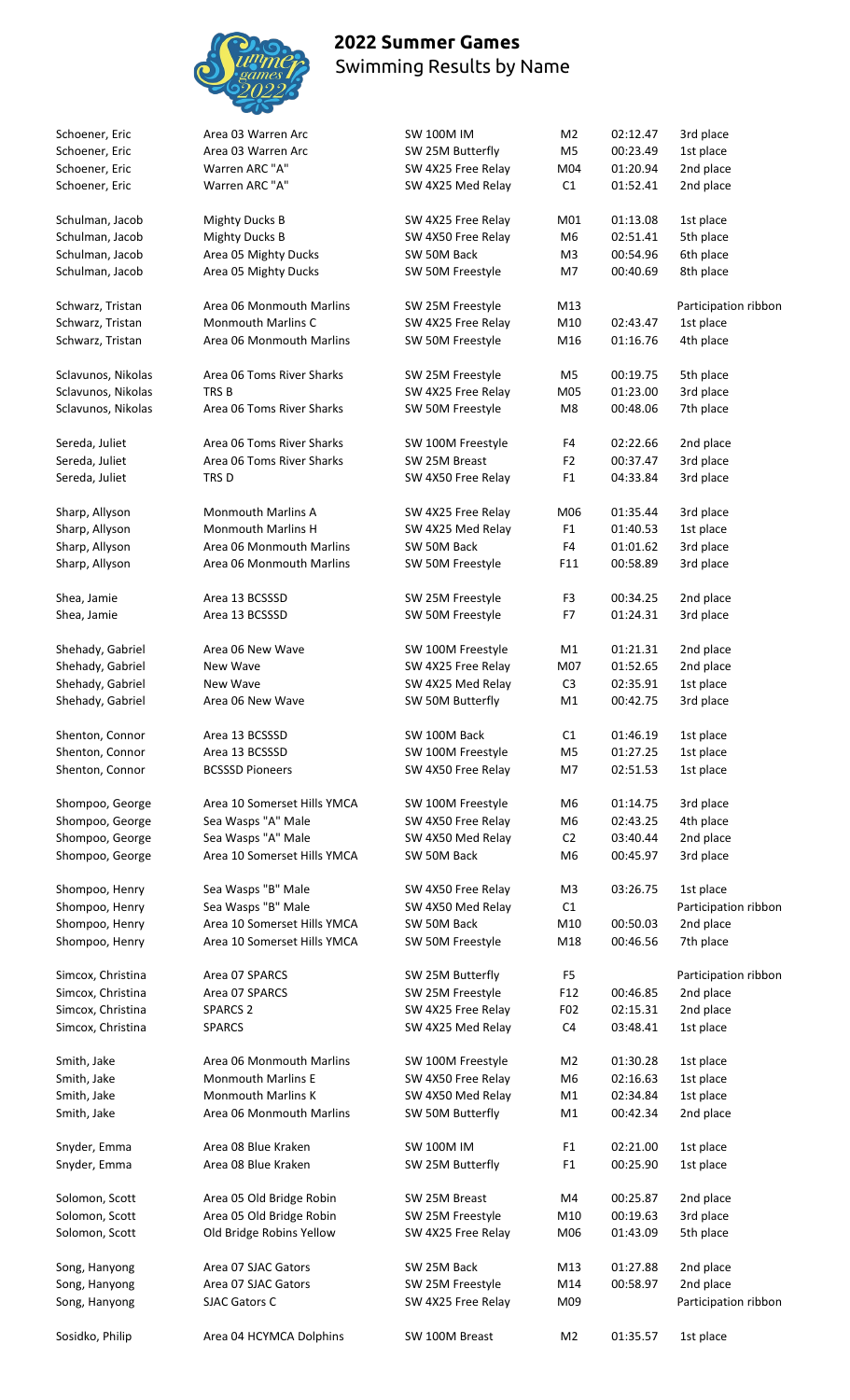

| Sosidko, Philip                  | Area 04 HCYMCA Dolphins           | SW 200M Freestyle                 | M2              | 02:35.40 | 1st place            |
|----------------------------------|-----------------------------------|-----------------------------------|-----------------|----------|----------------------|
| Sosidko, Philip                  | Hunterdon Dolphins "A"            | SW 4X25 Free Relay                | M08             | 02:28.35 | 4th place            |
|                                  | <b>BCSSSD Pioneers</b>            |                                   | M03             | 02:25.84 | 1st place            |
| Spicer, Draven<br>Spicer, Draven | Area 13 BCSSSD                    | SW 4X25 Free Relay<br>SW 50M Back | M4              | 00:48.47 | 1st place            |
| Spicer, Draven                   | Area 13 BCSSSD                    | SW 50M Freestyle                  | M <sub>9</sub>  | 00:46.03 | 2nd place            |
|                                  |                                   |                                   |                 |          |                      |
| Stabile, Daniel                  | Area 07 SJAC Gators               | SW 100M Freestyle                 | M8              | 01:40.09 | 2nd place            |
| Stabile, Daniel                  | <b>SJAC Gators C</b>              | SW 4X50 Free Relay                | M4              | 02:32.03 | 1st place            |
| Stabile, Daniel                  | <b>SJAC Gators C</b>              | SW 4X50 Med Relay                 | C <sub>2</sub>  | 03:04.57 | 1st place            |
| Stabile, Daniel                  | Area 07 SJAC Gators               | SW 50M Back                       | M7              | 00:44.25 | 1st place            |
| Stockdale, Zachary               | Area 03 Manta Rays                | SW 100M Freestyle                 | M5              | 03:06.43 | 2nd place            |
| Stockdale, Zachary               | Manta Rays "A"                    | SW 4X25 Free Relay                | M02             | 02:00.49 | 1st place            |
| Stockdale, Zachary               | Area 03 Manta Rays                | SW 50M Freestyle                  | M11             | 01:27.53 | 4th place            |
|                                  |                                   |                                   |                 |          |                      |
| Straus-Goldfarb, Michael         | Mercer Sailfish                   | SW 4X25 Free Relay                | M05             | 01:29.91 | 5th place            |
| Straus-Goldfarb, Michael         | <b>Mercer Sailfish</b>            | SW 4X25 Med Relay                 | M5              |          | Participation ribbon |
| Straus-Goldfarb, Michael         | Area 11 Mercer Sailfish           | SW 50M Back                       | M10             | 00:49.72 | 1st place            |
| Straus-Goldfarb, Michael         | Area 11 Mercer Sailfish           | SW 50M Freestyle                  | M17             | 00:34.53 | 3rd place            |
| Suske, Richard                   | Area 05 Mighty Ducks              | SW 200 M Backstroke               | M1              | 04:10.54 | 2nd place            |
| Suske, Richard                   |                                   |                                   |                 |          |                      |
|                                  | Area 05 Mighty Ducks              | SW 200M Freestyle                 | M <sub>3</sub>  | 03:40.85 | 1st place            |
| Suske, Richard                   | <b>Mighty Ducks A</b>             | SW 4X25 Med Relay                 | C1              | 01:44.06 | 1st place            |
| Suske, Richard                   | <b>Mighty Ducks A</b>             | SW 4X50 Free Relay                | C <sub>2</sub>  |          | Participation ribbon |
| Suske, Victoria                  | Area 05 Mighty Ducks              | SW 200 M Backstroke               | F <sub>2</sub>  | 03:44.72 | 1st place            |
| Suske, Victoria                  | Area 05 Mighty Ducks              | SW 400M Freestyle                 | F <sub>1</sub>  | 07:24.90 | 1st place            |
| Suske, Victoria                  | <b>Mighty Ducks A</b>             | SW 4X25 Med Relay                 | C1              | 01:44.06 | 1st place            |
| Suske, Victoria                  | <b>Mighty Ducks A</b>             | SW 4X50 Free Relay                | C <sub>2</sub>  |          | Participation ribbon |
|                                  |                                   |                                   |                 |          |                      |
| Sykes, Ean                       | Area 13 Burlington County Marlins | SW 25M Back                       | M11             | 00:49.44 | 1st place            |
| Sykes, Ean                       | Area 13 Burlington County Marlins | SW 25M Freestyle                  | M11             | 00:22.85 | 4th place            |
| Sykes, Ean                       | <b>YMCA Marlins 2</b>             | SW 4X25 Free Relay                | M08             | 02:16.75 | 3rd place            |
| Sykes, Ean                       | <b>YMCA Marlins 3</b>             | SW 4X25 Med Relay                 | M <sub>5</sub>  |          | Participation ribbon |
| Teicher, Jonah                   | Area 05 Mighty Ducks              | SW 25M Freestyle                  | M3              | 00:25.96 | 2nd place            |
| Teicher, Jonah                   | <b>Mighty Ducks E</b>             | SW 4X25 Free Relay                | M07             | 01:51.03 | 1st place            |
| Teicher, Jonah                   | <b>Mighty Ducks E</b>             | SW 4X50 Free Relay                | C1              | 04:01.15 | 1st place            |
|                                  |                                   |                                   |                 |          |                      |
| Ter-Akopov, Gregory              | Area 06 Monmouth Marlins          | SW 100M Freestyle                 | M7              | 01:17.91 | 1st place            |
| Ter-Akopov, Gregory              | <b>Monmouth Marlins E</b>         | SW 4X50 Free Relay                | M6              | 02:16.63 | 1st place            |
| Ter-Akopov, Gregory              | <b>Monmouth Marlins K</b>         | SW 4X50 Med Relay                 | M1              | 02:34.84 | 1st place            |
| Ter-Akopov, Gregory              | Area 06 Monmouth Marlins          | SW 50M Butterfly                  | M <sub>3</sub>  | 00:37.31 | 1st place            |
| Torres, Gabriel                  | YMCA Marlins 1                    | SW 4X50 Free Relay                | M5              | 02:24.69 | 1st place            |
| Torres, Gabriel                  | <b>YMCA Marlins</b>               | SW 4X50 Med Relay                 | M1              | 02:43.37 | 2nd place            |
| Torres, Gabriel                  | Area 13 Burlington County Marlins | SW 50M Breast                     | M1              | 00:47.84 | 1st place            |
| Torres, Gabriel                  | Area 13 Burlington County Marlins | SW 50M Freestyle                  | M <sub>8</sub>  | 00:38.47 | 1st place            |
|                                  |                                   |                                   |                 |          |                      |
| Torres, Nathan                   | Area 13 Burlington County Marlins | SW 25M Butterfly                  | M1              | 00:24.37 | 2nd place            |
| Torres, Nathan                   | YMCA Marlins 3                    | SW 4X25 Med Relay                 | M <sub>5</sub>  |          | Participation ribbon |
| Torres, Nathan                   | <b>YMCA Marlins 2</b>             | SW 4X50 Free Relay                | M <sub>2</sub>  | 03:12.13 | 1st place            |
| Torres, Nathan                   | Area 13 Burlington County Marlins | SW 50M Freestyle                  | M <sub>9</sub>  | 00:44.47 | 1st place            |
| Trott, Kieran                    | Area 12 Penguins                  | SW 25M Back                       | F7              | 00:42.47 | 5th place            |
| Trott, Kieran                    | Area 12 Penguins                  | SW 25M Freestyle                  | F9              | 00:38.79 | 1st place            |
| Trott, Kieran                    | Penguins 3                        | SW 4X25 Free Relay                | F <sub>02</sub> | 02:25.37 | 3rd place            |
|                                  |                                   |                                   |                 |          |                      |
| Tyler, Darryl                    | Area 07 SJAC Gators               | SW 100M Freestyle                 | M4              |          | Participation ribbon |
| Tyler, Darryl                    | Area 07 SJAC Gators               | SW 50M Freestyle                  | M8              | 00:40.07 | 3rd place            |
|                                  |                                   |                                   |                 |          |                      |
| Ulriksen, Kevin                  | Area 07 SJAC Gators               | SW 25M Breast                     | M1              |          | Participation ribbon |
| Ulriksen, Kevin                  | Area 07 SJAC Gators               | SW 25M Freestyle                  | M3              | 00:29.37 | 4th place            |
| VanBuren, Daren                  | Area 03 Warren Arc                | SW 25M Freestyle                  | M17             | 00:26.54 | 2nd place            |
| VanBuren, Daren                  | Warren ARC "B"                    | SW 4X25 Free Relay                | M07             |          | Participation ribbon |
| VanBuren, Daren                  | Area 03 Warren Arc                | SW 50M Freestyle                  | M20             | 01:04.56 | 5th place            |
|                                  |                                   |                                   |                 |          |                      |
| Vartanian, Samuel                | Area 05 Old Bridge Robin          | SW 25M Back                       | M3              |          | Participation ribbon |
| Vartanian, Samuel                | Area 05 Old Bridge Robin          | SW 25M Freestyle                  | M1              |          | Participation ribbon |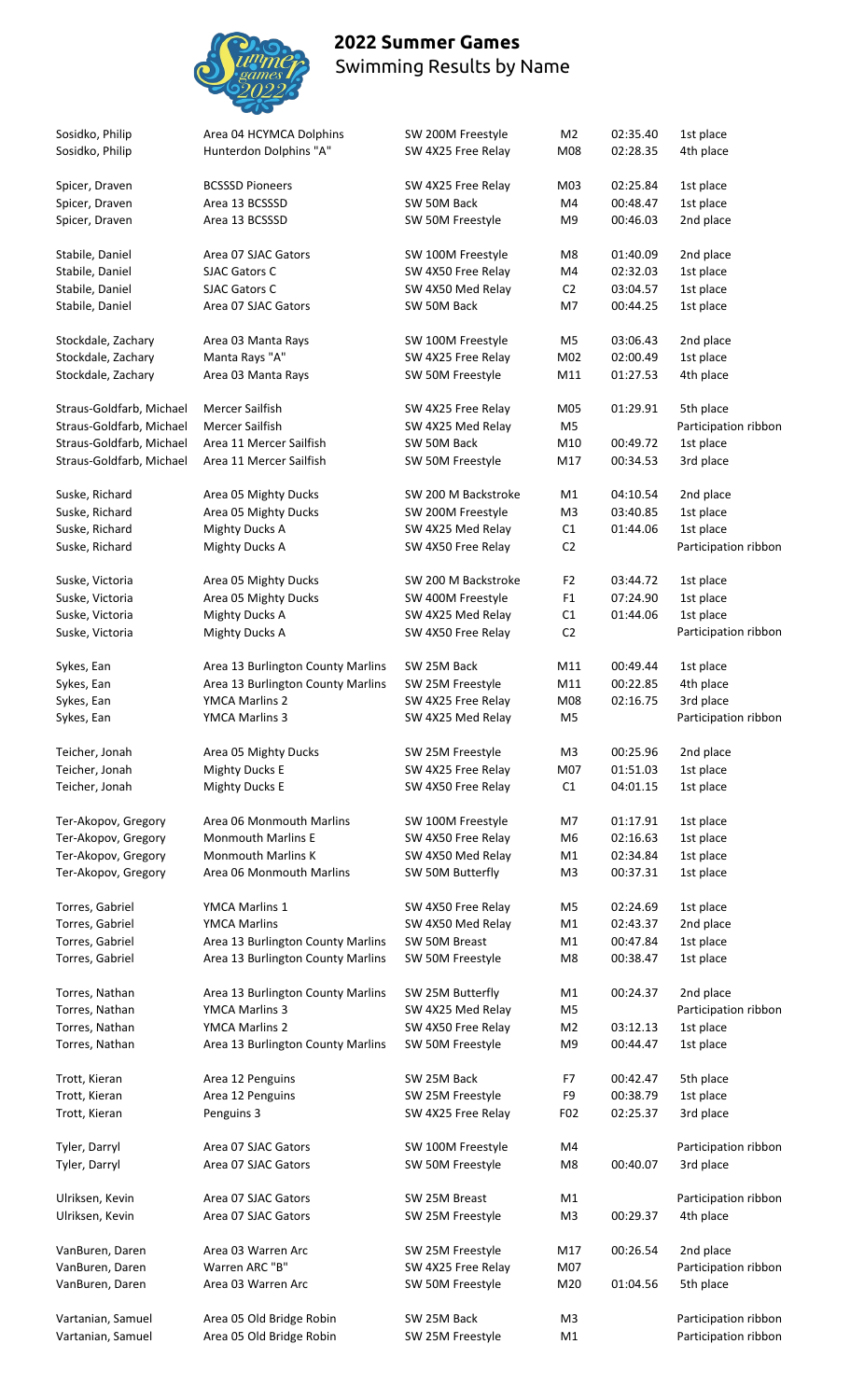

| Vartanian, Samuel                      | Old Bridge Robins Yellow                             | SW 4X25 Free Relay                      | M06                   | 01:43.09             | 5th place                         |
|----------------------------------------|------------------------------------------------------|-----------------------------------------|-----------------------|----------------------|-----------------------------------|
| Vaynshtok, Daniel                      | Area 05 Jersey Hammerheads                           | SW 25M Freestyle                        | M16                   | 00:21.50             | 1st place                         |
| Vaynshtok, Daniel<br>Vaynshtok, Daniel | Jersey Hammerheads C<br>Area 05 Jersey Hammerheads   | SW 4X25 Free Relay<br>SW 50M Freestyle  | M08<br>M19            | 02:10.91<br>00:50.96 | Participation ribbon<br>1st place |
| Ventrella, Luca                        | Area 13 Burlington County Marlins                    | SW 25M Butterfly                        | M1                    | 00:18.34             | 1st place                         |
| Ventrella, Luca                        |                                                      | SW 25M Freestyle                        |                       |                      | 1st place                         |
|                                        | Area 13 Burlington County Marlins                    |                                         | M <sub>2</sub>        | 00:16.69             |                                   |
| Ventrella, Luca                        | YMCA Marlins 1                                       | SW 4X25 Free Relay                      | M05                   | 01:15.35             | 1st place                         |
| Ventrella, Luca                        | <b>YMCA Marlins 1</b>                                | SW 4X25 Med Relay                       | M <sub>2</sub>        | 01:33.75             | 1st place                         |
| Vito, Dominick                         | Area 05 NJ Seahawks                                  | SW 100M Freestyle                       | M3                    | 01:25.34             | 2nd place                         |
| Vito, Dominick                         | Area 05 NJ Seahawks                                  | SW 25M Butterfly                        | M <sub>3</sub>        | 00:20.24             | 1st place                         |
| Vito, Dominick                         | Seahawks Blue                                        | SW 4X25 Med Relay                       | C1                    | 01:57.06             | 3rd place                         |
| Vito, Dominick                         | <b>Red Seahawks</b>                                  | SW 4X50 Free Relay                      | M <sub>5</sub>        | 02:53.25             | 3rd place                         |
| Voelbel, Matthew                       | TRS <sub>B</sub>                                     | SW 4X25 Free Relay                      | M05                   | 01:23.00             | 3rd place                         |
| Voelbel, Matthew                       | Area 06 Toms River Sharks                            | SW 50M Back                             | M7                    | 00:54.93             | 3rd place                         |
|                                        | Area 06 Toms River Sharks                            |                                         |                       |                      |                                   |
| Voelbel, Matthew                       |                                                      | SW 50M Freestyle                        | M14                   | 00:40.12             | 3rd place                         |
| Walsh, Hailey                          | <b>YMCA Marlins 2</b>                                | SW 4X25 Med Relay                       | M4                    | 02:01.31             | 1st place                         |
| Walsh, Hailey                          | <b>YMCA Marlins 2</b>                                | SW 4X50 Free Relay                      | M <sub>2</sub>        | 03:12.13             | 1st place                         |
| Walsh, Hailey                          | Area 13 Burlington County Marlins                    | SW 50M Breast                           | F1                    | 00:55.75             | 3rd place                         |
| Walsh, Hailey                          | Area 13 Burlington County Marlins                    | SW 50M Freestyle                        | F <sub>5</sub>        | 00:48.06             | 1st place                         |
|                                        | Area 07 SJAC Gators                                  | <b>SW 100M IM</b>                       | F <sub>2</sub>        | 01:57.69             |                                   |
| Wang, Justina                          |                                                      |                                         |                       |                      | 1st place                         |
| Wang, Justina                          | <b>SJAC Gators Girls</b>                             | SW 4X50 Free Relay                      | F <sub>1</sub>        | 04:01.84             | 1st place                         |
| Wang, Justina                          | <b>SJAC Gators Girls</b>                             | SW 4X50 Med Relay                       | F <sub>1</sub>        | 04:21.03             | 1st place                         |
| Wang, Justina                          | Area 07 SJAC Gators                                  | SW 50M Breast                           | F3                    | 00:57.62             | 1st place                         |
| Washington, Wayne                      | Area 06 Monmouth Marlins                             | SW 25M Freestyle                        | M15                   | 00:20.75             | 4th place                         |
| Washington, Wayne                      | <b>Monmouth Marlins J</b>                            | SW 4X25 Med Relay                       | M4                    |                      | Participation ribbon              |
| Washington, Wayne                      | <b>Monmouth Marlins G</b>                            | SW 4X50 Free Relay                      | M4                    | 03:18.44             | 4th place                         |
| Washington, Wayne                      | Area 06 Monmouth Marlins                             | SW 50M Freestyle                        | M20                   | 00:44.66             | 1st place                         |
|                                        |                                                      |                                         |                       |                      |                                   |
| Weinstein, Eli                         | Area 07 SJAC Gators                                  | SW 25M Breast                           | M <sub>1</sub>        | 00:26.07             | 2nd place                         |
| Weinstein, Eli                         | Area 07 SJAC Gators                                  | SW 25M Freestyle                        | M1                    | 00:20.12             | 1st place                         |
| Weinstein, Eli                         | SJAC Gators B                                        | SW 4X25 Free Relay                      | M06                   | 01:24.09             | 1st place                         |
| Weinstein, Eli                         | <b>SJAC Gators B</b>                                 | SW 4X25 Med Relay                       | M3                    | 01:44.29             | 1st place                         |
| Weinstein, Noah                        | Area 07 SJAC Gators                                  | SW 25M Butterfly                        | M <sub>2</sub>        | 00:29.66             | 1st place                         |
| Weinstein, Noah                        | <b>SJAC Gators B</b>                                 | SW 4X25 Free Relay                      | M06                   | 01:24.09             | 1st place                         |
| Weinstein, Noah                        | <b>SJAC Gators B</b>                                 | SW 4X25 Med Relay                       | M3                    | 01:44.29             | 1st place                         |
|                                        |                                                      |                                         |                       |                      |                                   |
| Weinstein, Noah                        | Area 07 SJAC Gators                                  | SW 50M Freestyle                        | M4                    | 00:57.10             | 4th place                         |
| Widerkehr, Donald                      | Sea Wasps "B" Male                                   | SW 4X50 Free Relay                      | M3                    | 03:26.75             | 1st place                         |
| Widerkehr, Donald                      | Sea Wasps "B" Male                                   | SW 4X50 Med Relay                       | C1                    |                      | Participation ribbon              |
| Widerkehr, Donald                      | Area 10 Somerset Hills YMCA                          | SW 50M Breast                           | M6                    | 00:56.97             | 2nd place                         |
| Widerkehr, Donald                      | Area 10 Somerset Hills YMCA                          | SW 50M Freestyle                        | M15                   | 00:47.90             | 4th place                         |
| Willers, Grace                         | Area 13 Burlington County Marlins                    | SW 25M Breast                           | F <sub>2</sub>        | 00:30.66             | 2nd place                         |
| Willers, Grace                         | Area 13 Burlington County Marlins                    | SW 25M Freestyle                        | F <sub>5</sub>        | 00:20.96             | 1st place                         |
|                                        |                                                      |                                         |                       |                      |                                   |
| Willers, Grace                         | YMCA Marlins 2                                       | SW 4X50 Free Relay                      | M <sub>2</sub>        | 03:12.13             | 1st place                         |
| Williams, Laura                        | <b>SJAC Gators Girls</b>                             | SW 4X25 Free Relay                      | F02                   | 01:51.69             | 1st place                         |
| Williams, Laura                        | <b>SJAC Gators Girls</b>                             | SW 4X25 Med Relay                       | F <sub>2</sub>        |                      | Participation ribbon              |
| Williams, Laura                        | Area 07 SJAC Gators                                  | SW 50M Back                             | F <sub>5</sub>        | 01:27.53             | 3rd place                         |
| Williams, Laura                        | Area 07 SJAC Gators                                  | SW 50M Freestyle                        | F <sub>12</sub>       | 00:59.59             | 2nd place                         |
|                                        |                                                      |                                         |                       |                      |                                   |
| Williams, Rachel<br>Williams, Rachel   | <b>SJAC Gators Girls</b><br><b>SJAC Gators Girls</b> | SW 4X25 Free Relay<br>SW 4X25 Med Relay | F02<br>F <sub>2</sub> | 01:51.69             | 1st place<br>Participation ribbon |
| Williams, Rachel                       | Area 07 SJAC Gators                                  | SW 50M Breast                           | F4                    | 01:23.25             | 1st place                         |
| Williams, Rachel                       | Area 07 SJAC Gators                                  | SW 50M Freestyle                        | F <sub>13</sub>       | 01:23.19             | 4th place                         |
|                                        |                                                      |                                         |                       |                      |                                   |
| Williams, Trevor                       | Area 06 Hazlet Torpedos<br>Area 06 Hazlet Torpedos   | SW 25M Back                             | M12                   | 00:36.34             | 2nd place                         |
| Williams, Trevor                       |                                                      | SW 25M Freestyle                        | M10                   | 00:19.84             | 4th place                         |
| Williams, Trevor                       | Torpedos A                                           | SW 4X25 Free Relay                      | M05                   | 01:31.32             | 6th place                         |
| Wise, Bonnie                           | Penguins 3                                           | SW 4X25 Free Relay                      | F <sub>02</sub>       | 02:25.37             | 3rd place                         |
| Wise, Bonnie                           | Area 12 Penguins                                     | SW 50M Back                             | F7                    | 01:10.89             | 3rd place                         |
| Wise, Bonnie                           | Area 12 Penguins                                     | SW 50M Freestyle                        | F <sub>12</sub>       | 01:07.32             | 4th place                         |
|                                        |                                                      |                                         |                       |                      |                                   |